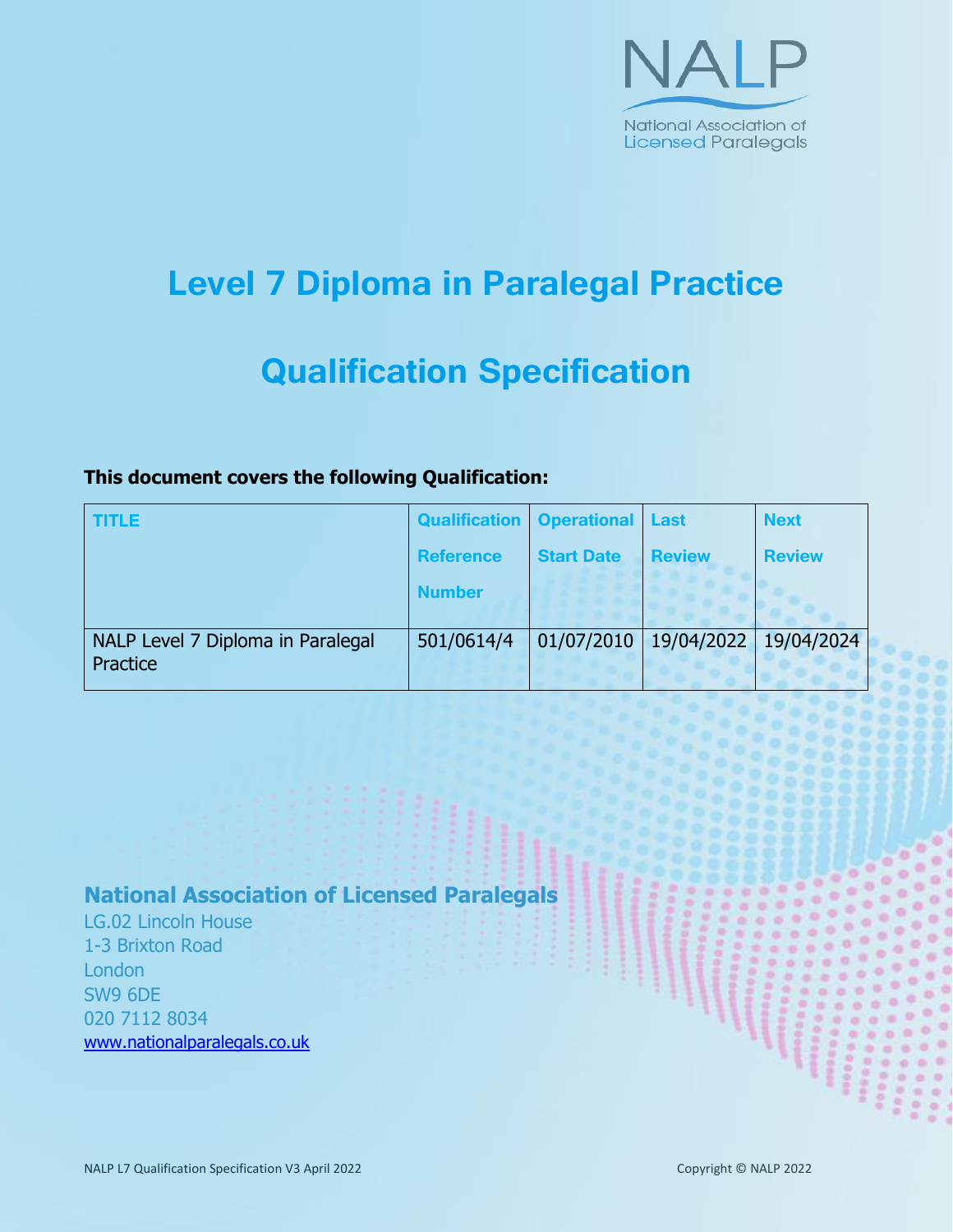

| contents |  |
|----------|--|
| 1.       |  |
| 2.       |  |
| 2.1.     |  |
| 2.2.     |  |
| З.       |  |
| 4.       |  |
| 5.       |  |
| 6.       |  |
| 7.       |  |
| 8.       |  |
| 9.       |  |
| 9.1.     |  |
| 9.2.     |  |
| 9.3.     |  |
| 9.4.     |  |
| 10.      |  |
| 11.      |  |
| 12.      |  |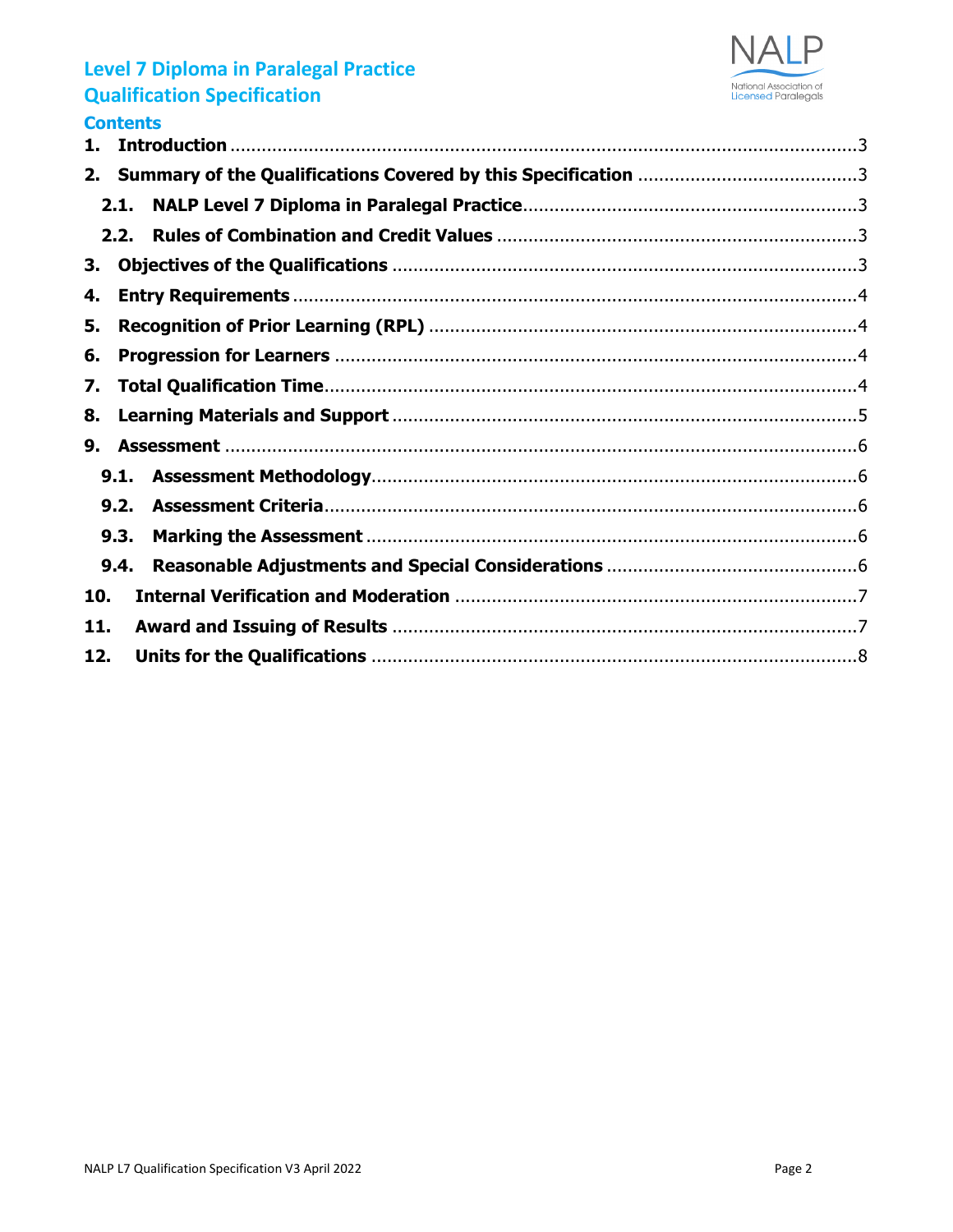

#### <span id="page-2-0"></span>**1. Introduction**

The National Association of Licensed Paralegals (NALP) is an Awarding Organisation recognised by the Office of Qualifications and Examinations (Ofqual) to offer regulated qualifications in England and Northern Ireland respectively. We specialise in providing qualifications for persons working in or looking to work as a Paralegal.

NALP is also a training provider for NALP qualifications and also a professional association for those in the Paralegal profession.

## <span id="page-2-1"></span>**2. Summary of the Qualifications Covered by this Specification**

#### <span id="page-2-2"></span>**2.1. NALP Level 7 Diploma in Paralegal Practice**

Our Level 7 Diploma in Paralegal Practice is designed to bridge the gap between an academic degree and the practical, procedural knowledge and skills necessary to be able to function effectively as a Career Paralegal.

#### <span id="page-2-3"></span>**2.2. Rules of Combination and Credit Values**

All units of this qualification are mandatory in order for Learners to achieve the qualification**.** No credit values have been assigned to this qualification or the underlying units following the removal of this requirement in June 2016 by Ofqual.

## <span id="page-2-4"></span>**3. Objectives of the Qualifications**

The Level 7 Diploma in Paralegal Practice is designed to give Learners a sound knowledge and understanding of both the English legal System and other substantive legal areas together with Procedural law. It is the benchmark qualification that will launch a Paralegal Career and from which Learners can specialise should they decide to develop their career further.

Please note that these qualifications are specifically written with English law at their base. These qualifications are therefore best suited to those who seek to practice in the UK or abroad where the system of law is based on the English Common Law.

Learners who successfully achieve NALP Level 7 Diploma in Paralegal Practice will gain a recognised and respected professional qualification which will aid progression in their paralegal career.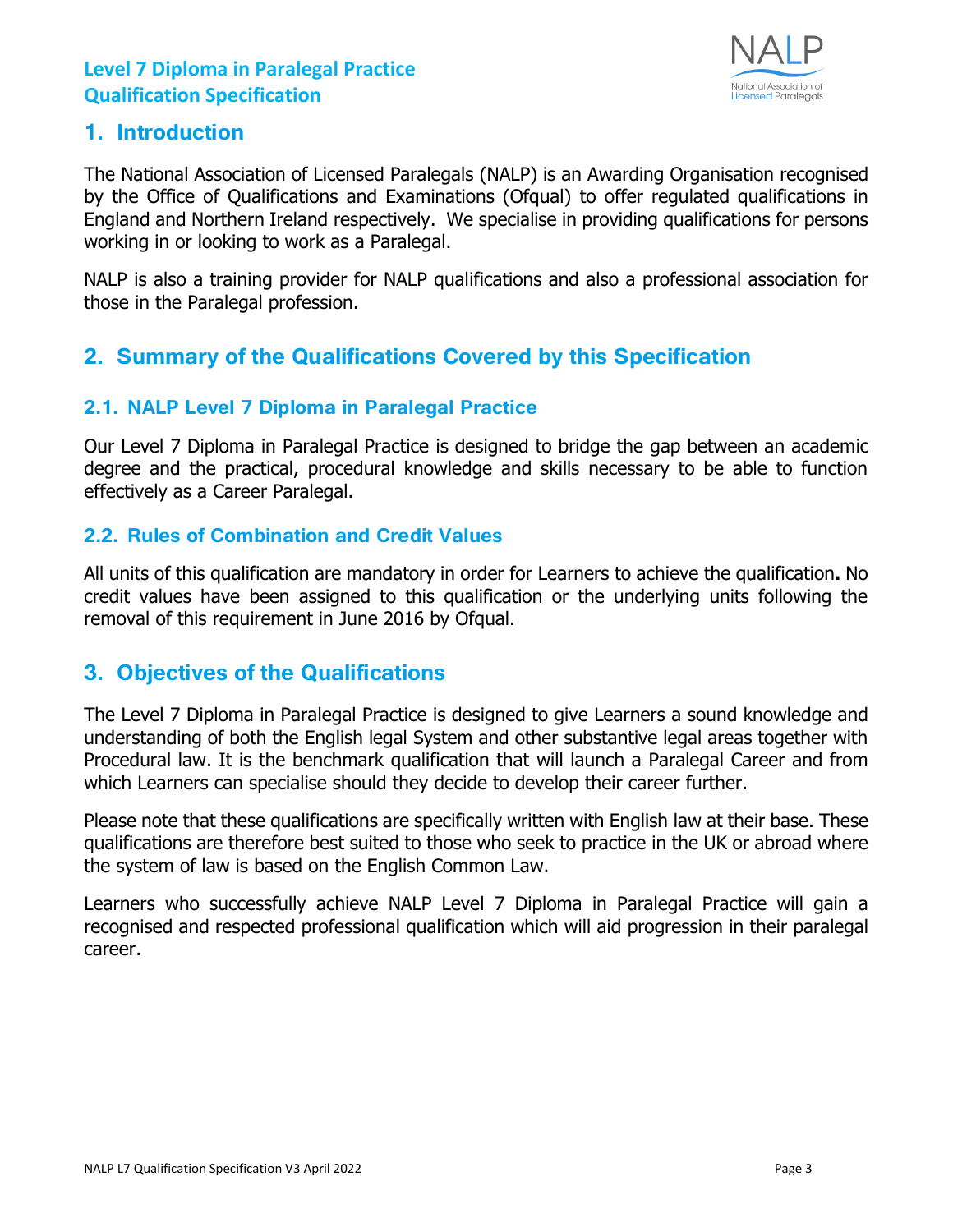

#### <span id="page-3-0"></span>**4. Entry Requirements**

One of the following is required:

UK Graduates require either a qualifying Law Degree, such as LLB or BA LAW or have attained the Common Professional Exam (CPE) or the Graduate Diploma in Law (GDL) that has successfully been completed within the last 7 years. If a Learner has gained such a qualification more than 7 years ago, but has worked within the legal profession since that time, they should apply and their application will be considered on its own merit.

If you are a non UK law Graduate and have NOT studied the English Legal System as part of your Law Degree, you have the option of studying Part 1 of the Level 4 Diploma in Paralegal Studies: [General Principles of Law](http://www.nalptraining.co.uk/level_4_diploma_paralegal_studies) before commencing this course.

**Please Note:** The NALP Level 7 Diploma in Paralegal Practice is only available in English. If your first language is not English then you must be able to provide evidence that your spoken and written command of the English Language is adequate for the qualification for which you have applied.

## <span id="page-3-1"></span>**5. Recognition of Prior Learning (RPL)**

NALP allows some exemptions for the Level 7 Diploma in Paralegal Practice up to a maximum of two units of study, for example where a Learner has successfully completed the Legal Practice Course (LPC). Applications for RPL will be assessed on a case by case basis. If a Learner wishes to apply for recognition of prior learning or experience, please email:

[admin@nationalparalegals.co.uk.](mailto:admin@nationalparalegals.co.uk)

### <span id="page-3-2"></span>**6. Progression for Learners**

The Level 7 Diploma in Paralegal Practice is the highest professional qualification available for paralegals and will aid career progression.

### <span id="page-3-3"></span>**7. Total Qualification Time**

Guided Learning Hours (GLH) is defined by Ofqual as being "The activity of a Learner in being taught or instructed by – or otherwise participating in education or training under the Immediate Guidance or Supervision of  $-$  a lecturer, supervisor, tutor or other appropriate provider of education or training" and includes " the activity of being assessed if the assessment takes place under the Immediate Guidance or Supervision of a lecturer, supervisor, tutor or other appropriate provider of education or training".

As the average Learner studying for the NALP Level 7 Diploma in Paralegal Practice will do so entirely via distance learning, there are no Guided Learning Hours which meet Ofqual's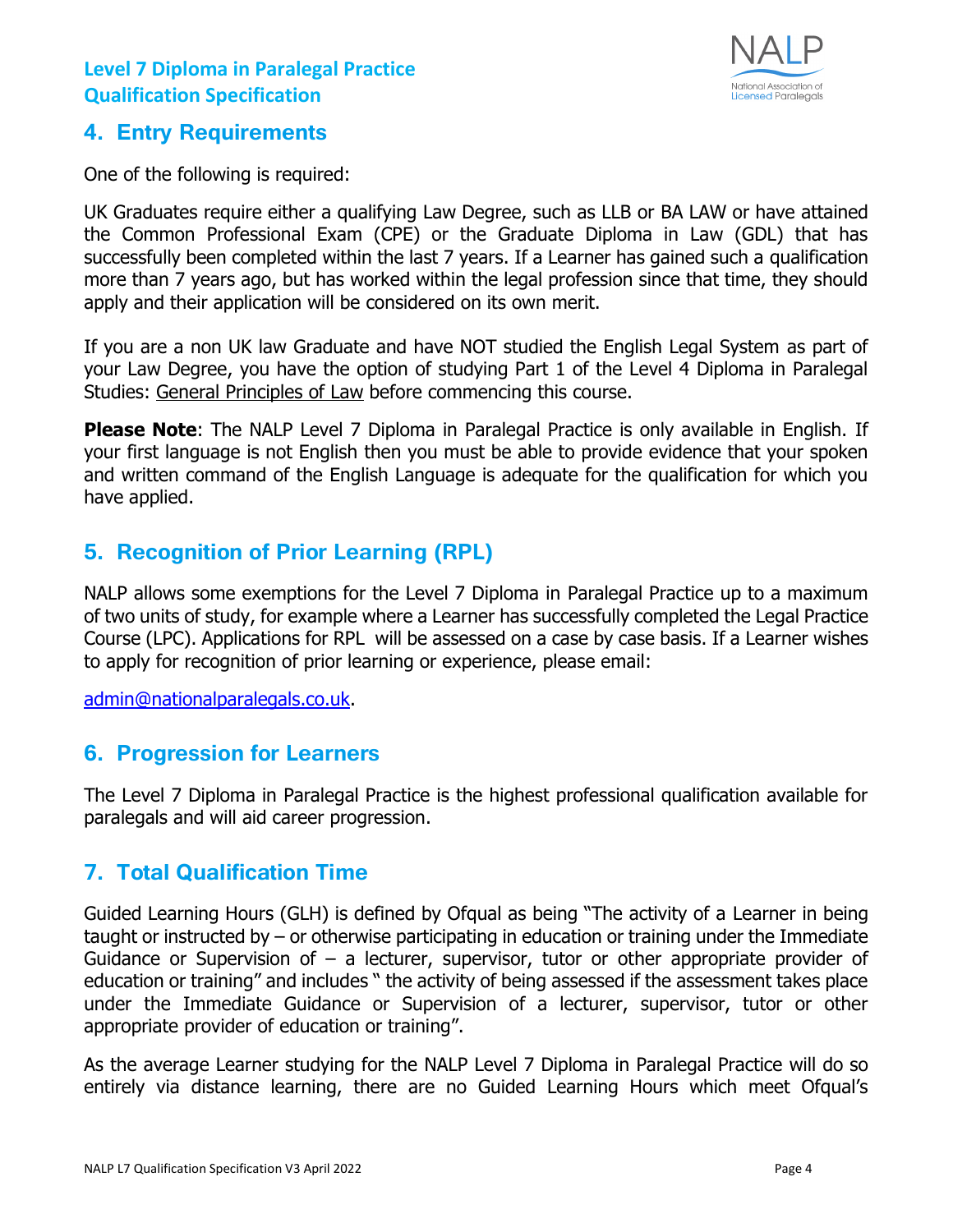

definition. All of the hours an average Learner will spend gaining a NALP Level 7 Diploma in Paralegal Practice will be from other, non-guided areas, such as self-study; completion of assignments for assessment purposes; and coursework.

The following table gives an indication of the Total Qualification Time (TQT) for each of the units underpinning the NALP Level 7 Diploma in Paralegal Practice. The TQT represents the total time an average Learner might spend studying for each unit, including the time they are likely to spend on the assignments for each unit.

| <b>Unit</b>    | <b>Title</b>                      | <b>GLH</b> | <b>SSA</b> | <b>TQT</b> |
|----------------|-----------------------------------|------------|------------|------------|
| 1              | Civil Litigation                  | 18         | 53         | 71         |
| $\overline{2}$ | <b>Criminal Practice</b>          | 10         | 41         | 51         |
| 3              | Matrimonial and Civil Partnership | 14         | 45         | 59         |
| $\overline{4}$ | Conveyancing                      | 22         | 58         | 80         |
| 5              | Succession                        | 12         | 42         | 54         |
| 6              | Corporate and Business Structures | 9          | 40         | 49         |
|                | <b>Total Qualification Time:</b>  | 85         | 279        | 364        |

Considering the above, the total hours of study required by an average Learner for the Level 7 qualification is anticipated to be 364, however, it is worth noting that this is based on a Learner taking approximately 4 minutes to read and digest each page of the learning materials provided for each unit, plus the addition of 5 hours for each assignment to be completed for assessment. Please note that timings have been rounded to the nearest full hour. Learners may find that the actual time it takes them to complete the qualification to be more or less than the quoted total hours.

It should also be noted that, whilst there is no official guided learning, tutorial support is usually available from the training provider. Learners should request details of what is available from their provider.

## <span id="page-4-0"></span>**8. Learning Materials and Support**

The NALP Level 7 Diploma in Paralegal Practice qualification is designed for Learners to study at their own pace on a distance-learning basis. Learners are provided with comprehensive course materials and assistance in interpreting materials either via email, phone or face to face. In addition, if they have any specific queries or concerns they are able to contact their training provider who will provide them with suitable support.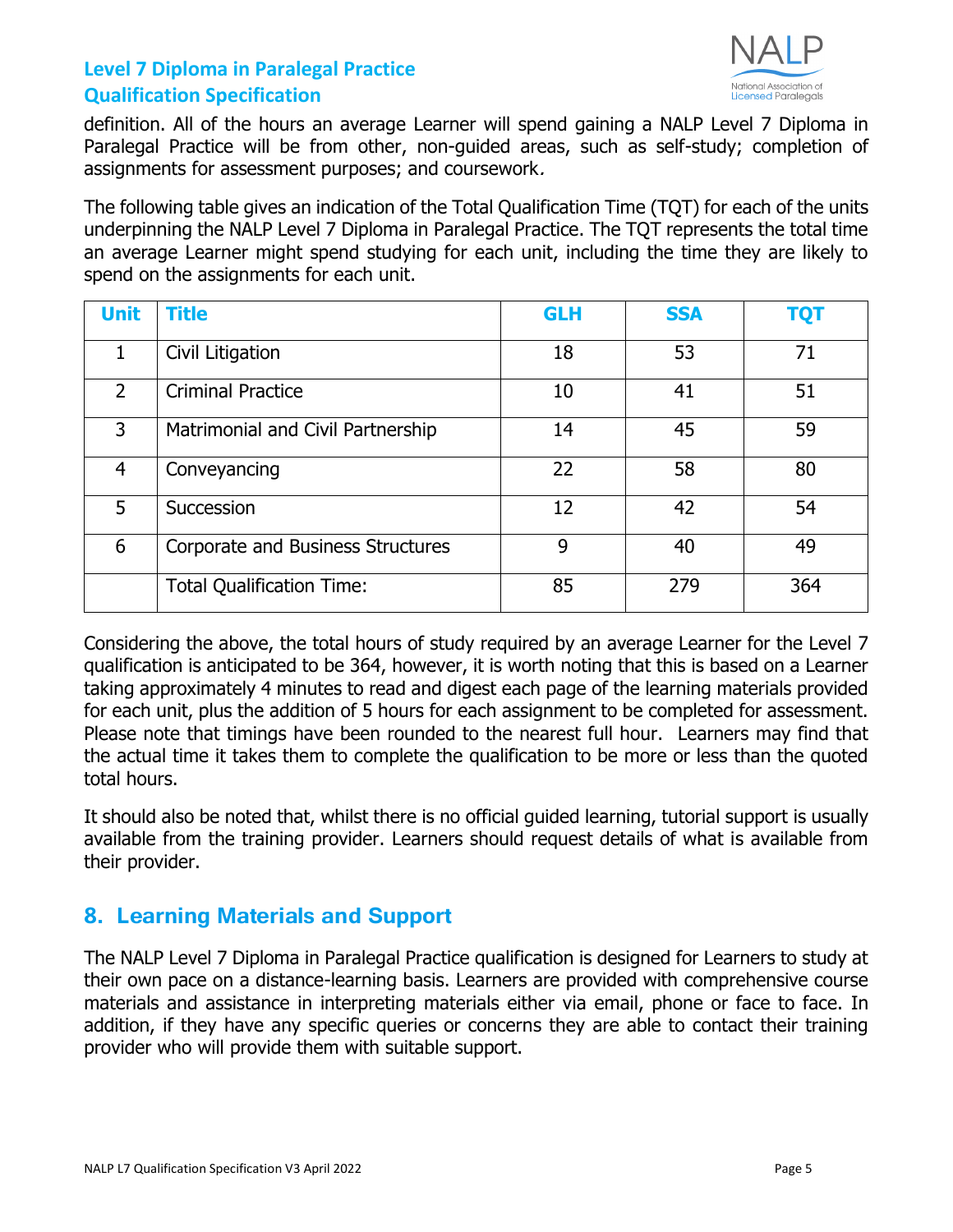

#### <span id="page-5-0"></span>**9. Assessment**

#### <span id="page-5-1"></span>**9.1. Assessment Methodology**

Assessment is continuous by assignment. Each unit is assessed by one written assignment for the learner to complete over a four- week period. Start dates for assignments will be set by the Centre in conjunction with the Learner's progress, or by the Learner themselves if they are doing the qualification by distance learning only.

#### <span id="page-5-2"></span>**9.2. Assessment Criteria**

There are 6 units of study. Learners are required to successfully complete one written assignment per unit which are designed to assess the Learner's skills, knowledge and understanding of legal issues.

Assignments will be assessed as either Pass, Merit or Distinction:

Pass: (Descriptive): A Pass grade will be awarded if a Learner has basically but fully covered all criteria indicated. This will be reflected in a mark of between 45% and 64%.

Merit: (Explanatory): A Merit grade will be awarded if a Learner has shown a higher degree of aptitude, has demonstrated a thorough understanding of the topic and has presented his/her findings in a clear and accurate manner. This will be reflected in a mark of between 65% and 79%.

Distinction: (Showing implications): A Distinction will be awarded if the student has shown a mastery of the subject matter and has dealt with the questions in a professional manner. Attention will be given to spelling, grammar, layout and style and to the actual presentation of the assignment in addition to the content. This will be reflected in a mark of between 80% and 100%.

#### <span id="page-5-3"></span>**9.3. Marking the Assessment**

All assessments are externally marked by NALP's independent examining team against a standard mark scheme. The examiners also carry out additional checks to ensure that the work submitted by the Learner is authentic and has been completed by that Learner.

If a Learner wishes to appeal against an assessment decision they should refer to our Appeals Policy which can be found at the bottom of our website at:

[https://www.nationalparalegals.co.uk/n](https://www.nationalparalegals.co.uk/)alp\_policies\_procedures

#### <span id="page-5-4"></span>**9.4. Reasonable Adjustments and Special Considerations**

All requests for reasonable adjustments must be received at the time of enrolment due to the assignment based assessment. These will then be considered by the examination team prior to the assignments being assessed.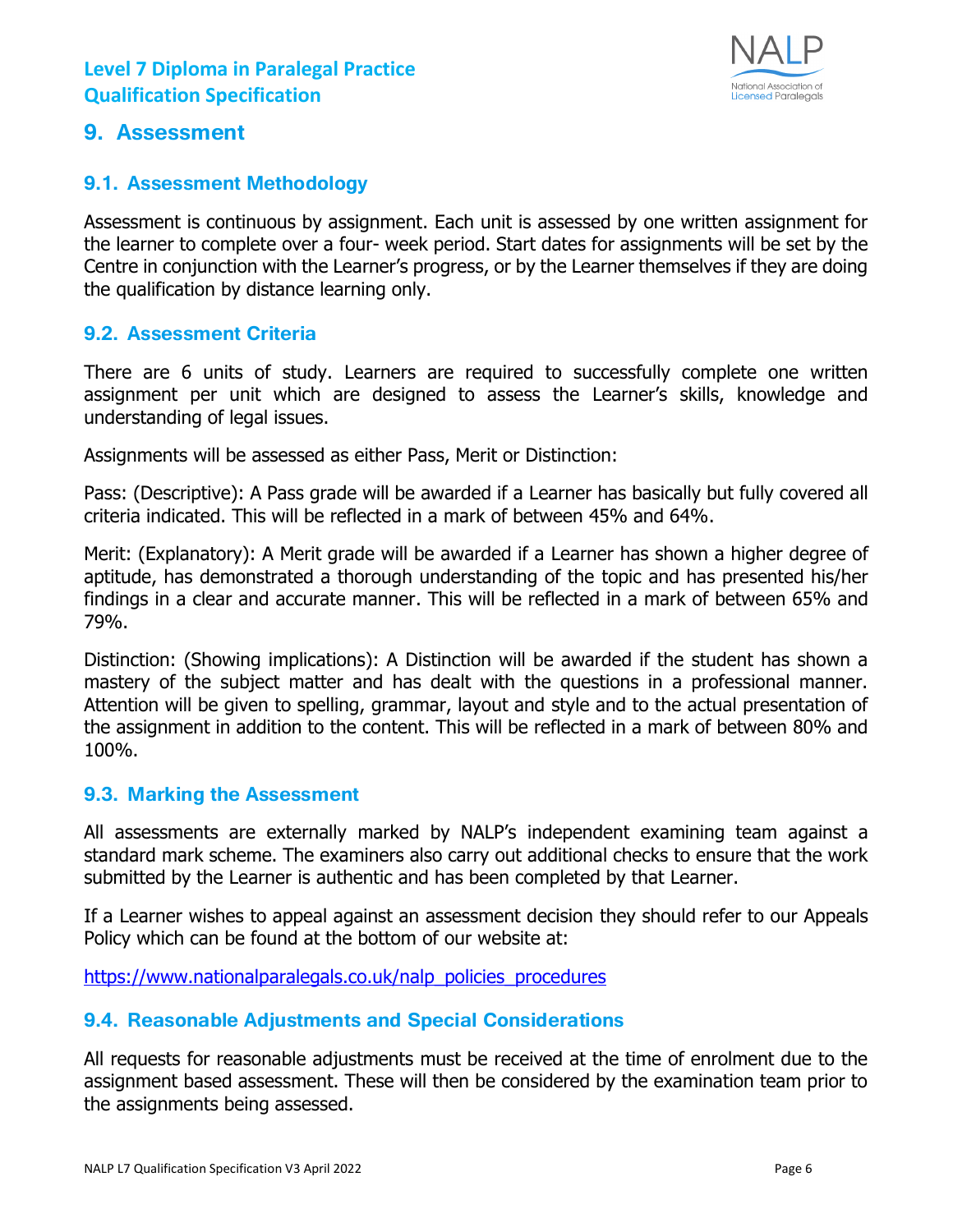

Requests for special considerations must be made at least 24 hours prior to the deadline for submission of assignments by the learner. If a special consideration request is considered to be well founded, a new deadline for submission of the assignment will be set for the learner.

All requests for reasonable adjustments and special considerations will be considered in line with the NALP Reasonable Adjustments and Special Considerations Policy, a copy of which is available on the NALP website:

[https://www.nationalparalegals.co.uk/reasonable-adjustments-and-special-considerations](https://www.nationalparalegals.co.uk/reasonable-adjustments-and-special-considerations-policy/)[policy/](https://www.nationalparalegals.co.uk/reasonable-adjustments-and-special-considerations-policy/)

## <span id="page-6-0"></span>**10.Internal Verification and Moderation**

As all assessments are marked externally by NALP's independent examining team (i.e. the Centres do not mark their Learners' papers), an Internal Verification and Moderation Policy covering all assessment results has been put into place. This aims to ensure that all assessments have been marked in line with the standard mark scheme, members of the examining team are fully trained and that sufficient standardisation of results is undertaken.

A copy of the Internal Verification and Moderation Policy is available on the NALP website at:

[https://www.nationalparalegals.co.uk/n](https://www.nationalparalegals.co.uk/)alp\_policies\_procedures

## <span id="page-6-1"></span>**11.Award and Issuing of Results**

Once a learner has successfully completed all units and assignments, the qualification Certificates and transcripts will be issued within three weeks of completion. If a Learner fails to successfully complete all assignments, unit certificates will be issued for the individual units they have successfully attained.

Replacement certificates can be provided by completing the relevant form and paying the fee of £25. The form is available from the website and you can pay the fee via the website also:

<https://www.nationalparalegals.co.uk/replacement-certificate-application-form>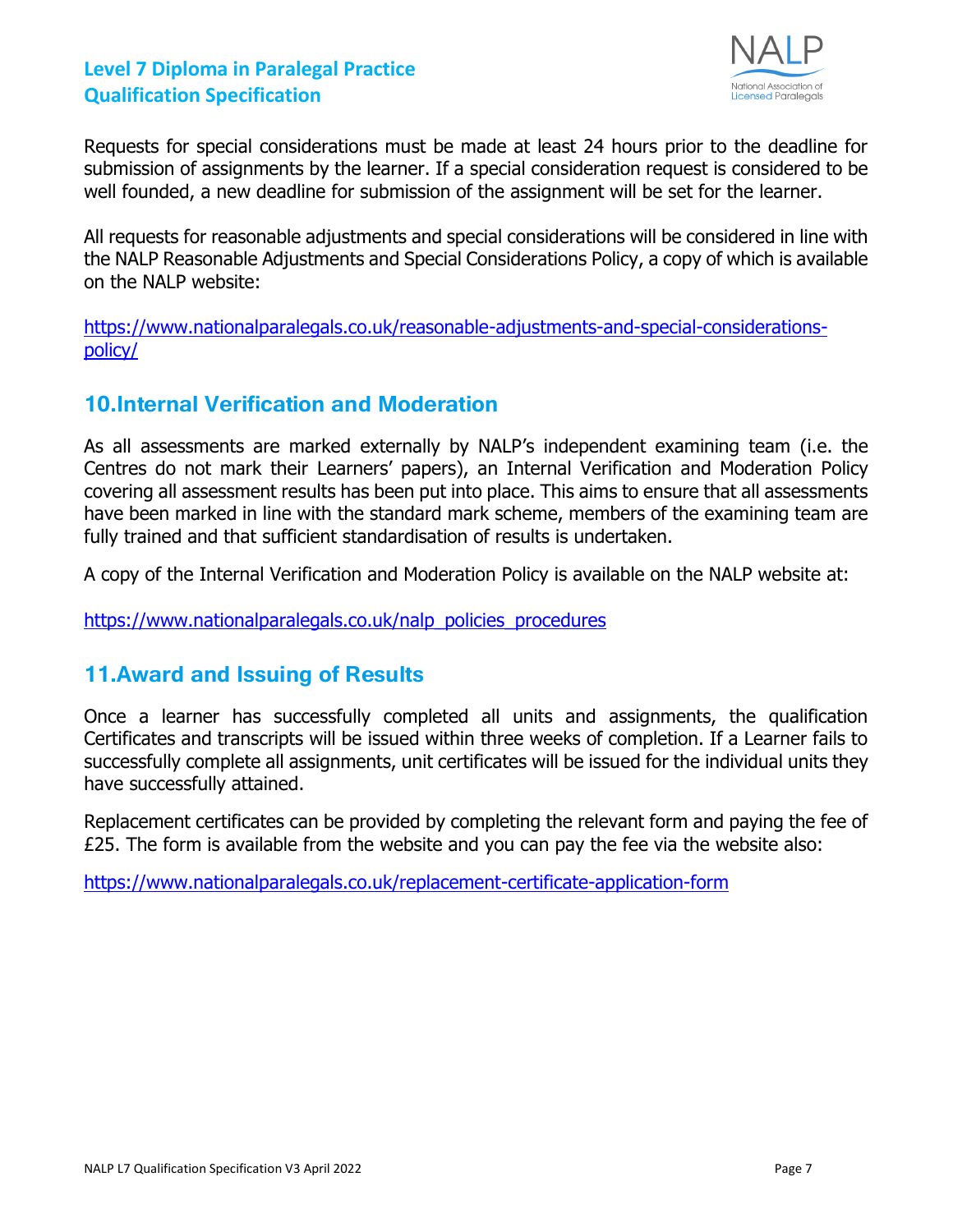

## **12.Units for the Qualifications**

<span id="page-7-0"></span>

| <b>Unit</b><br><b>Number:</b>                                                                                 | 1              | <b>Unit</b><br><b>Name:</b> | <b>Civil Litigation</b>                                                                                                                                                                                                                                                                                                                                                                                                                                                                                                                                                                                                                              |  |
|---------------------------------------------------------------------------------------------------------------|----------------|-----------------------------|------------------------------------------------------------------------------------------------------------------------------------------------------------------------------------------------------------------------------------------------------------------------------------------------------------------------------------------------------------------------------------------------------------------------------------------------------------------------------------------------------------------------------------------------------------------------------------------------------------------------------------------------------|--|
| <b>Aim of</b><br>Unit:                                                                                        | or directions. |                             | The aim of this unit is to provide the Learner with the practical skills<br>to be able to carefully examine and analyse the civil litigation<br>procedure and to effectively apply this to a specific scenario from<br>taking instructions from the client to advising them throughout the<br>process and assisting them in trial and once matters have been<br>concluded. The Learner should be able to apply the Civil Procedure<br>Rules to all aspects of the procedure and identify certain areas of<br>the procedure where the case may not follow the normal track and<br>advise where to make applications to the court for early judgements |  |
| <b>Learning Outcomes</b>                                                                                      |                |                             | <b>Assessment Criteria</b>                                                                                                                                                                                                                                                                                                                                                                                                                                                                                                                                                                                                                           |  |
| 1. Understand and be able to apply the<br>Pre-Action stage of civil litigation in<br><b>England and Wales</b> |                |                             | 1.1 Understand and explain the Overriding<br>Objective of the Civil Procedure Rules,<br>as contained in R1.1 to R1.4                                                                                                                                                                                                                                                                                                                                                                                                                                                                                                                                 |  |
|                                                                                                               |                |                             | 1.2 Know the various private and public<br>funding arrangements available and<br>apply to a given scenario                                                                                                                                                                                                                                                                                                                                                                                                                                                                                                                                           |  |
|                                                                                                               |                |                             | 1.3 Be able to outline the pre-action<br>protocols for a given scenario                                                                                                                                                                                                                                                                                                                                                                                                                                                                                                                                                                              |  |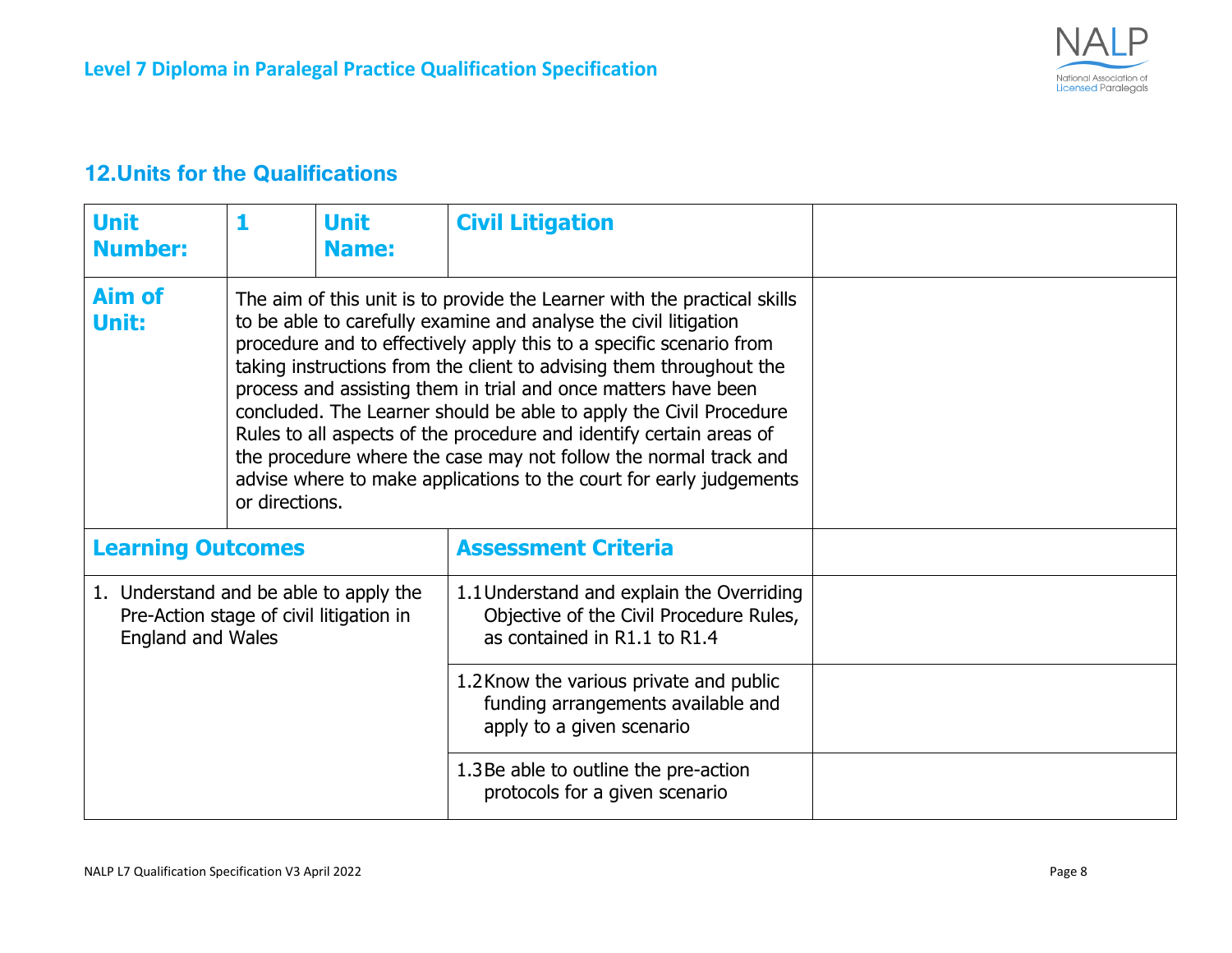

|                                                                                                                                                           | 1.4 Explain the benefits of Alternative<br>Dispute Resolution (ADR) and why it is<br>important to encourage this<br>throughout the process     |  |
|-----------------------------------------------------------------------------------------------------------------------------------------------------------|------------------------------------------------------------------------------------------------------------------------------------------------|--|
| 2. Know how to commence proceedings<br>in accordance with the Civil Procedure<br>Rules and the various routes the case<br>may take throughout the process | 2.1 Understand how to commence a claim<br>under Part 7 and Part 8 of the Civil<br><b>Procedure Rules</b>                                       |  |
|                                                                                                                                                           | 2.2 Explain how to start proceedings<br>including the contents of the<br>statements of case and how these will<br>be served upon the Defendant |  |
|                                                                                                                                                           | 2.3 Discuss the options available to a<br>Defendant as per the response pack<br>including time limits and procedures                           |  |
|                                                                                                                                                           | 2.4 Identify when a Default Judgements is<br>appropriate                                                                                       |  |
|                                                                                                                                                           | 2.5 Explain when a Summary Judgement<br>could be applied for and the possible<br>orders by the Court                                           |  |
|                                                                                                                                                           | 2.6 Outline the allocation procedure                                                                                                           |  |
|                                                                                                                                                           | 2.7 Explain the differences between the<br>three Civil Litigation tracks, i.e. Small<br>Claims Track, Fast Track and Multi-<br><b>Track</b>    |  |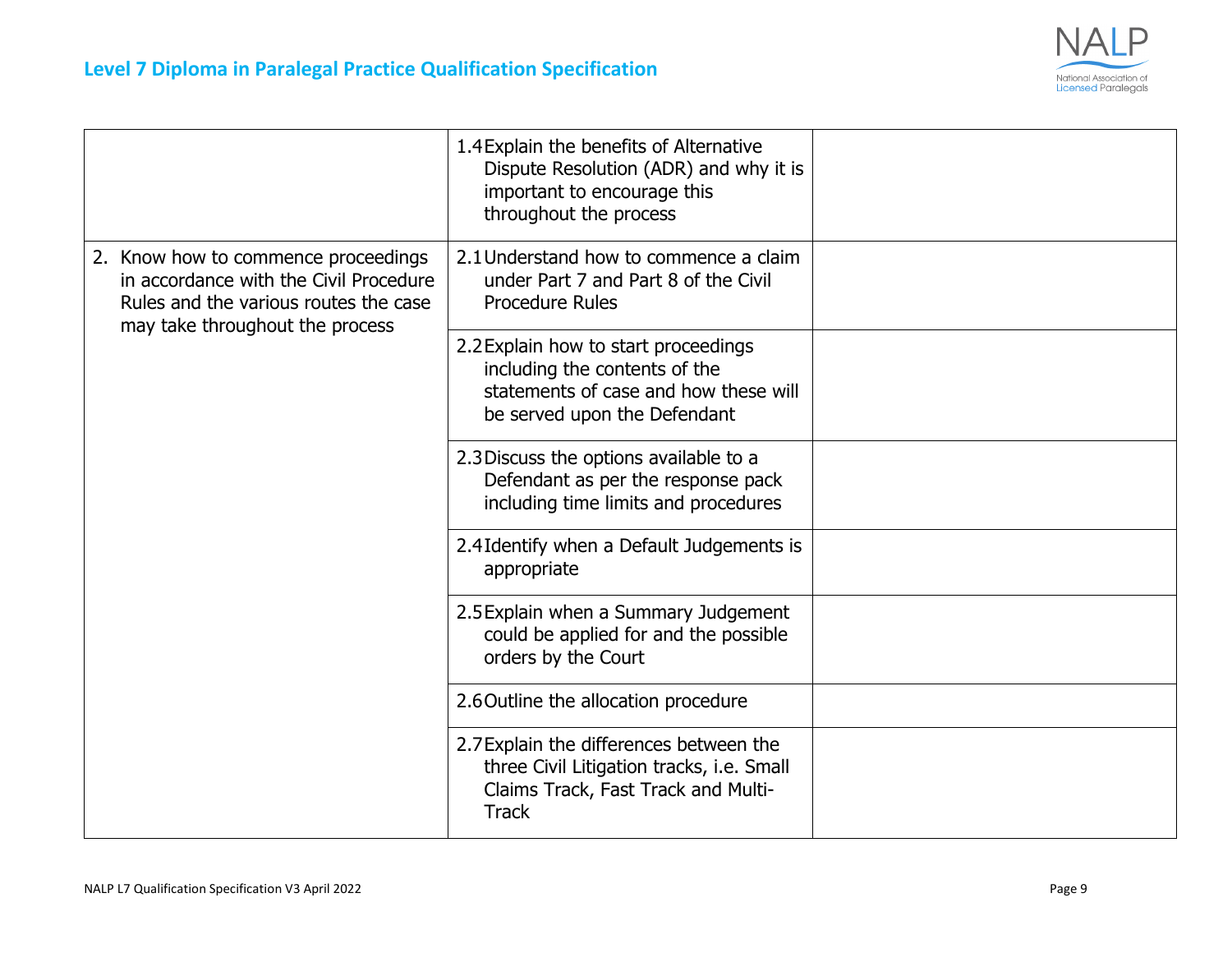

| 3. Have a thorough understanding of<br>how to prepare for Trial including how<br>evidence is dealt with and how the<br>case should be managed | 3.1 Analyse the process of Disclosure and<br>Inspection and discuss the various<br>exemptions                      |  |
|-----------------------------------------------------------------------------------------------------------------------------------------------|--------------------------------------------------------------------------------------------------------------------|--|
|                                                                                                                                               | 3.2 Understand how Experts are<br>appointed and why a joint expert is<br>preferred                                 |  |
|                                                                                                                                               | 3.3 Know when it is appropriate to make a<br>Request for Further Information and<br>the procedure for doing so     |  |
|                                                                                                                                               | 3.4 Understand when and how to make a<br>Part 36 Offers and be able to advise a<br>client as to the risks involved |  |
|                                                                                                                                               | 3.5 Demonstrate and understanding of<br>directions and case management                                             |  |
| 4. Understand the procedure before,<br>during and after the trial including the<br>remedies available and the right to                        | 4.1 Explain the Pre-Trial Review and how<br>to prepare Trial Bundles                                               |  |
| appeal                                                                                                                                        | 4.2Be able to advise a client upon the<br>procedure at Trial                                                       |  |
|                                                                                                                                               | 4.3 Identify the various remedies available<br>in a civil litigation matter and apply to<br>a given scenario       |  |
|                                                                                                                                               | 4.4 Compare the various routes of appeal                                                                           |  |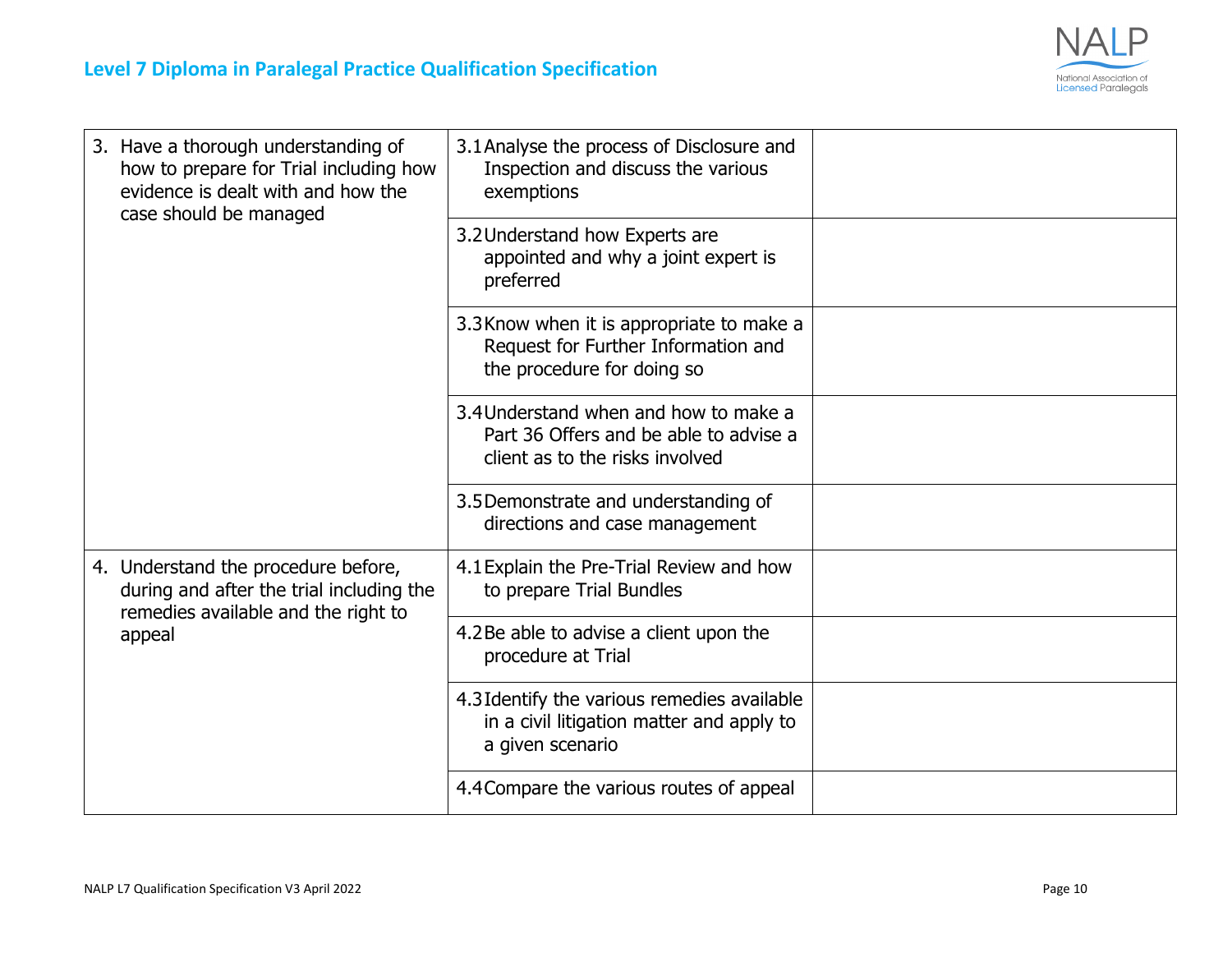

| 5. Know how costs are dealt with and be<br>able to identify the assessment<br>process for a given scenario                                                                                                                                                                                                                                                                                                                                                                                                                                                                                                  |                         |                             | 5.1 Understand the difference between<br>Detailed and summary assessment<br>and apply to a scenario    |  |
|-------------------------------------------------------------------------------------------------------------------------------------------------------------------------------------------------------------------------------------------------------------------------------------------------------------------------------------------------------------------------------------------------------------------------------------------------------------------------------------------------------------------------------------------------------------------------------------------------------------|-------------------------|-----------------------------|--------------------------------------------------------------------------------------------------------|--|
|                                                                                                                                                                                                                                                                                                                                                                                                                                                                                                                                                                                                             |                         |                             | 5.2 Outline the procedure for assessment                                                               |  |
|                                                                                                                                                                                                                                                                                                                                                                                                                                                                                                                                                                                                             |                         |                             | 5.3 Discuss Part 2 Legal Aid Sentencing<br>and Punishment of Offenders Act 2012                        |  |
| 6. Be able to advise a client on the<br>various enforcement options available<br>post trial                                                                                                                                                                                                                                                                                                                                                                                                                                                                                                                 |                         |                             | 6.1 Advise a client as to why to request an<br>order to obtain information from<br>judgement creditors |  |
|                                                                                                                                                                                                                                                                                                                                                                                                                                                                                                                                                                                                             |                         |                             | 6.2 Discuss the various orders available<br>for enforcement                                            |  |
| <b>Unit</b><br><b>Number:</b>                                                                                                                                                                                                                                                                                                                                                                                                                                                                                                                                                                               | $\overline{\mathbf{2}}$ | <b>Unit</b><br><b>Name:</b> | <b>Criminal Practice</b>                                                                               |  |
| <b>Aim of</b><br>The aim of this unit is to provide the Learner with the practical skills<br>Unit:<br>to be able to carefully examine and analyse the criminal litigation<br>procedure and to effectively apply this to a given scenario from<br>taking instructions from the client to advising them throughout the<br>process and assisting them in trial and once matters have been<br>concluded. The Learner should be able to apply the Criminal<br>Procedure Rules to all aspects of the procedure including from the<br>time of arrest and custody up to bail, the trial, sentencing and<br>appeals. |                         |                             |                                                                                                        |  |
| <b>Learning Outcomes</b>                                                                                                                                                                                                                                                                                                                                                                                                                                                                                                                                                                                    |                         |                             | <b>Assessment Criteria</b>                                                                             |  |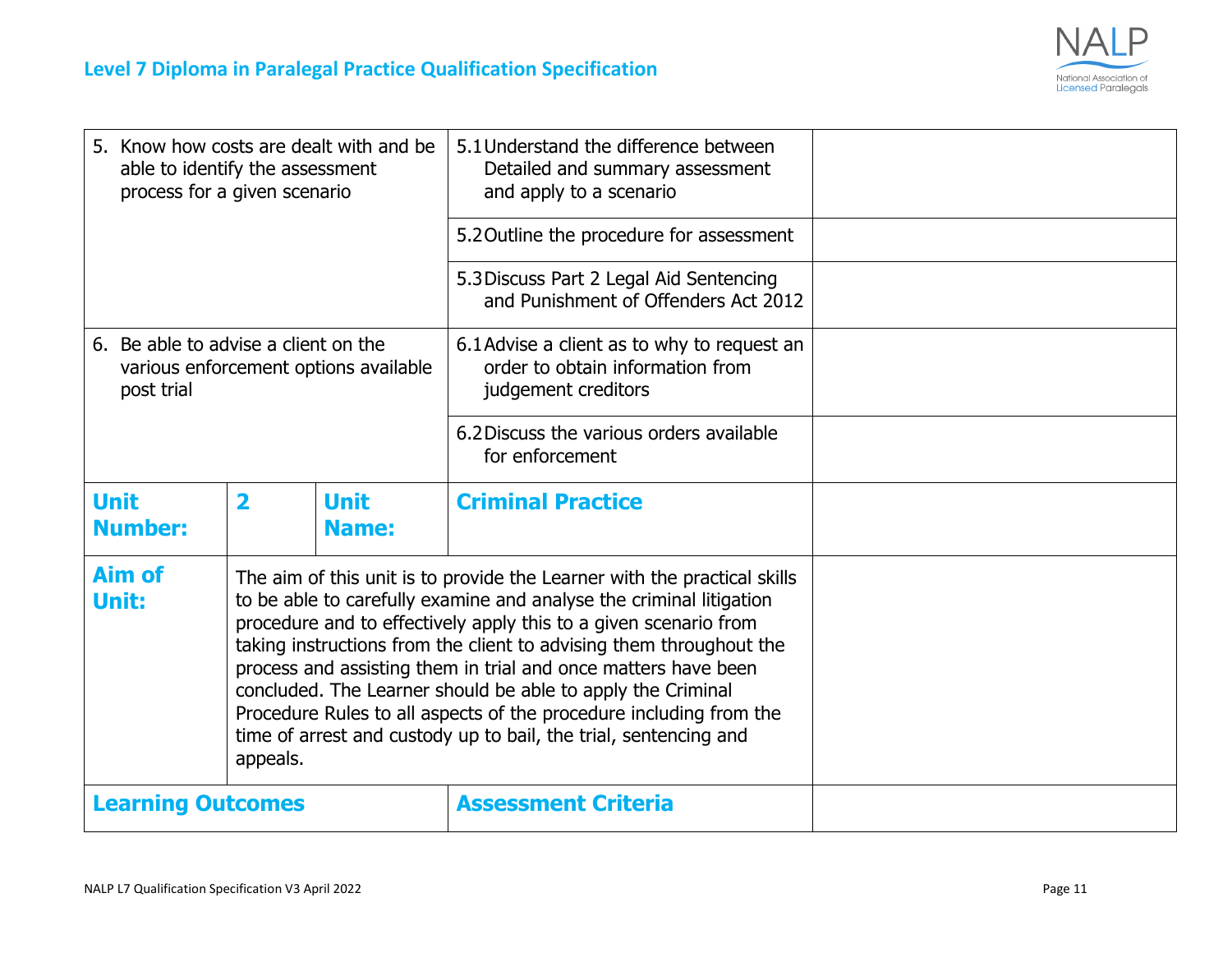

| 1. Demonstrate a thorough<br>understanding of the police powers to<br>stop, search and detain and the      | 1.1 Explain the Police powers to Stop and<br>search                                              |  |
|------------------------------------------------------------------------------------------------------------|--------------------------------------------------------------------------------------------------|--|
| accused's rights during custody and<br>for bail. Outline the funding<br>arrangements available             | 1.2 Understand warrants for arrest,<br>detention or imprisonment                                 |  |
|                                                                                                            | 1.3 Explain the bail and custody time<br>limits                                                  |  |
|                                                                                                            | 1.4 Discuss the Criminal Practice Direction<br>III: Custody and Bail                             |  |
|                                                                                                            | 1.5 Outline the rights of the police to<br>conduct intimate searches, take<br>fingerprints, etc. |  |
|                                                                                                            | 1.6 Advise a client upon the various<br>private and public funding<br>arrangements available     |  |
| 2. Understand how the Criminal<br>Procedure Rules should be applied<br>from the outset and how preliminary | 2.1 Understand the overriding objective of<br>the Criminal Procedure Rule                        |  |
| proceedings will commence and the<br>allocation of the case for trial to the<br>appropriate court.         | 2.2 Know what forms will be served and<br>what records will be retained by the<br>court          |  |
|                                                                                                            | 2.3 Explain how the prosecution will<br>commence in the Magistrates' Court                       |  |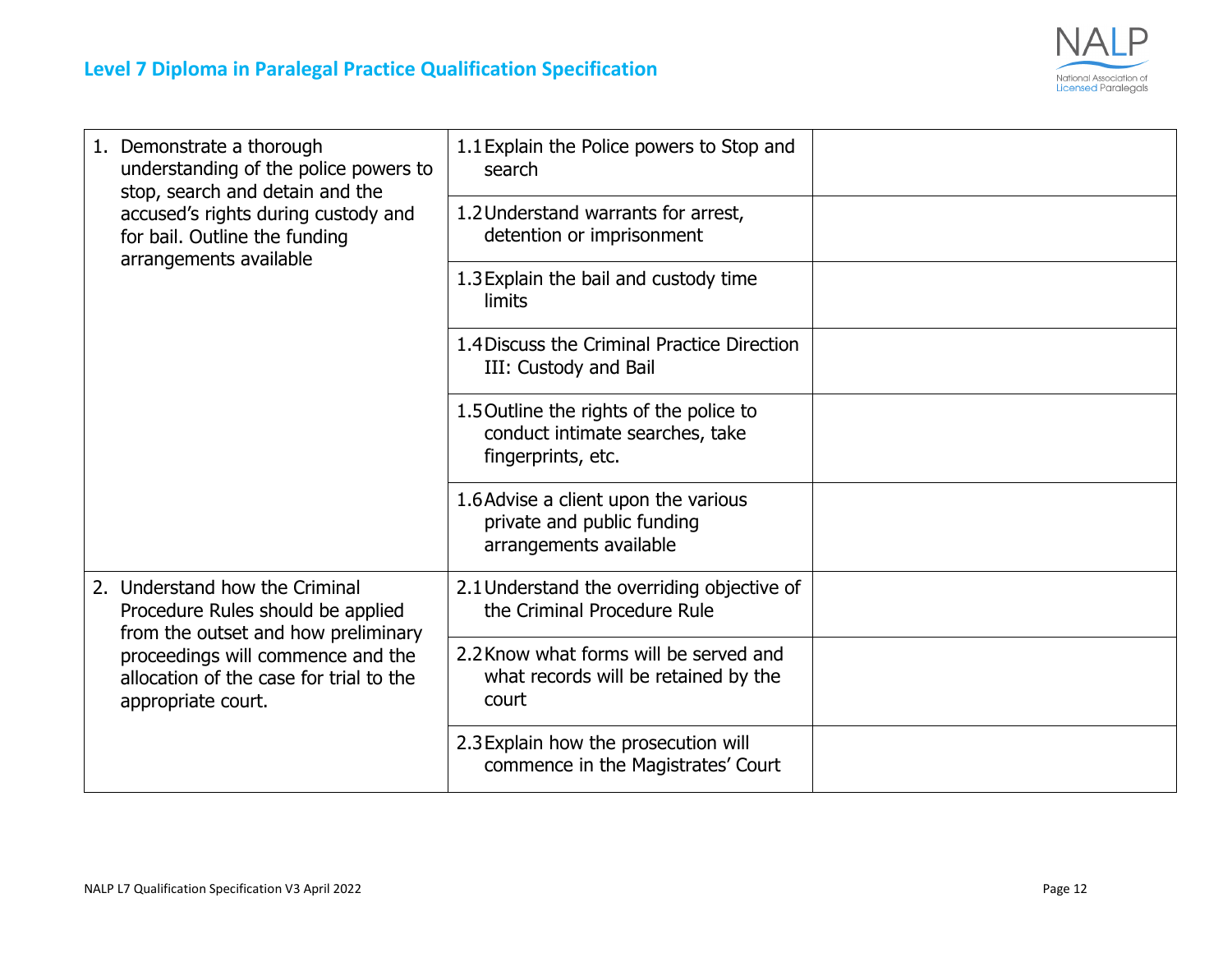

|                                                                                                                      | 2.4 Understand how a case will be<br>allocated and sent for trial                               |  |
|----------------------------------------------------------------------------------------------------------------------|-------------------------------------------------------------------------------------------------|--|
|                                                                                                                      | 2.5 Explain the indictment                                                                      |  |
| 3. Identify when disclosure takes place<br>and what it must contain. Explain<br>how evidence is dealt with including | 3.1 Understand the duty to disclose<br>information                                              |  |
| from witnesses and experts.                                                                                          | 3.2 Understand how to set out a witness<br>statement and when they may be<br>used               |  |
|                                                                                                                      | 3.3 Know when a witness summons may<br>be issued and the procedure for the<br>same              |  |
|                                                                                                                      | 3.4 Discuss how expert evidence is dealt<br>with                                                |  |
|                                                                                                                      | 3.5 Explain and apply the Criminal<br>Practice Directions IV on Disclosure<br>and V on Evidence |  |
| 4. Understand the procedure at trial and<br>the sentencing options depending<br>upon the court and severity of the   | 4.1 Understand the trial and sentence in a<br>Magistrates' Court                                |  |
| case                                                                                                                 | 4.2 Understand the trial and sentence in<br>the Crown Court                                     |  |
|                                                                                                                      | 4.3 Explain the role of the juror and how<br>they are selected                                  |  |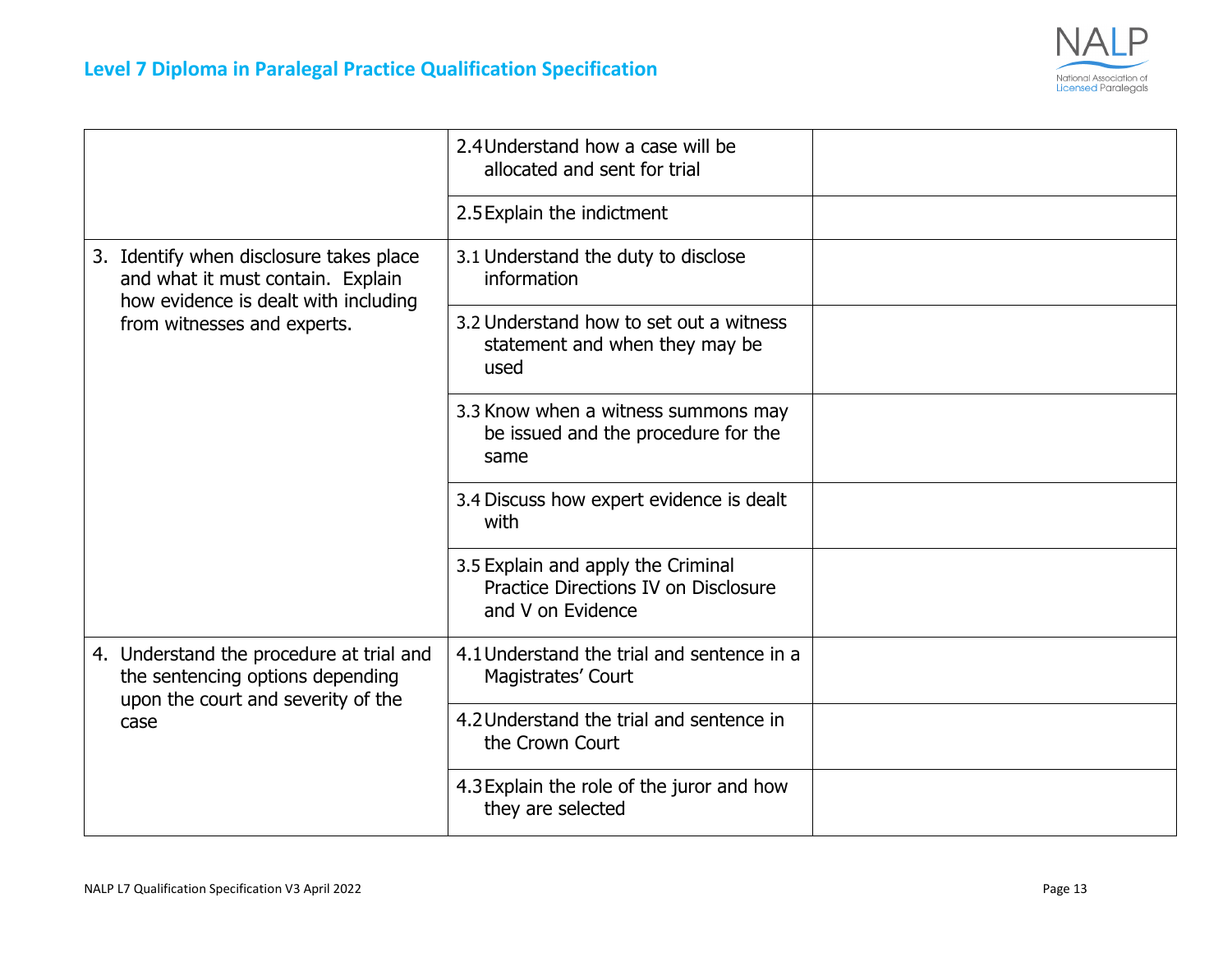

|                                                                                                                                                                                                                                                                                                                                                                                                                                                                                                                                |   |                             | 4.4 Explain and apply the Criminal<br><b>Practice Direction VI</b>                |  |
|--------------------------------------------------------------------------------------------------------------------------------------------------------------------------------------------------------------------------------------------------------------------------------------------------------------------------------------------------------------------------------------------------------------------------------------------------------------------------------------------------------------------------------|---|-----------------------------|-----------------------------------------------------------------------------------|--|
| 5. Know the accused's right to appeal<br>and how costs will be dealt with                                                                                                                                                                                                                                                                                                                                                                                                                                                      |   |                             | 5.1 Discuss the right to appeal in the<br><b>Crown Court</b>                      |  |
|                                                                                                                                                                                                                                                                                                                                                                                                                                                                                                                                |   |                             | 5.2 Identify when an appeal may be made<br>to the High Court by case stated       |  |
|                                                                                                                                                                                                                                                                                                                                                                                                                                                                                                                                |   |                             | 5.3 Outline the general rules for the right<br>to appear to the Court of Appeal   |  |
|                                                                                                                                                                                                                                                                                                                                                                                                                                                                                                                                |   |                             | 5.4 Outline when a case may be referred<br>to the Supreme Court                   |  |
|                                                                                                                                                                                                                                                                                                                                                                                                                                                                                                                                |   |                             | 5.5 Apply Criminal Practice Direction Part<br>IX: Appeals to a given scenario     |  |
|                                                                                                                                                                                                                                                                                                                                                                                                                                                                                                                                |   |                             | 5.6 Explain Part 45 on Costs and the<br><b>Criminal Practice Direction Part X</b> |  |
| <b>Unit</b><br><b>Number:</b>                                                                                                                                                                                                                                                                                                                                                                                                                                                                                                  | 3 | <b>Unit</b><br><b>Name:</b> | <b>Matrimonial and Civil</b><br><b>Partnership Disputes</b>                       |  |
| <b>Aim of</b><br>The aim of this unit is to provide the Learner with the practical skills<br>to be able to carefully examine and analyse the procedure relation<br>Unit:<br>to family matters including marriage, annulment, divorce, civil<br>partnership and orders affecting children. The Learner should be<br>able to effectively apply this to a given scenario from taking<br>instructions from the client to advising them throughout the process<br>and assisting them with various procedures. The Learner should be |   |                             |                                                                                   |  |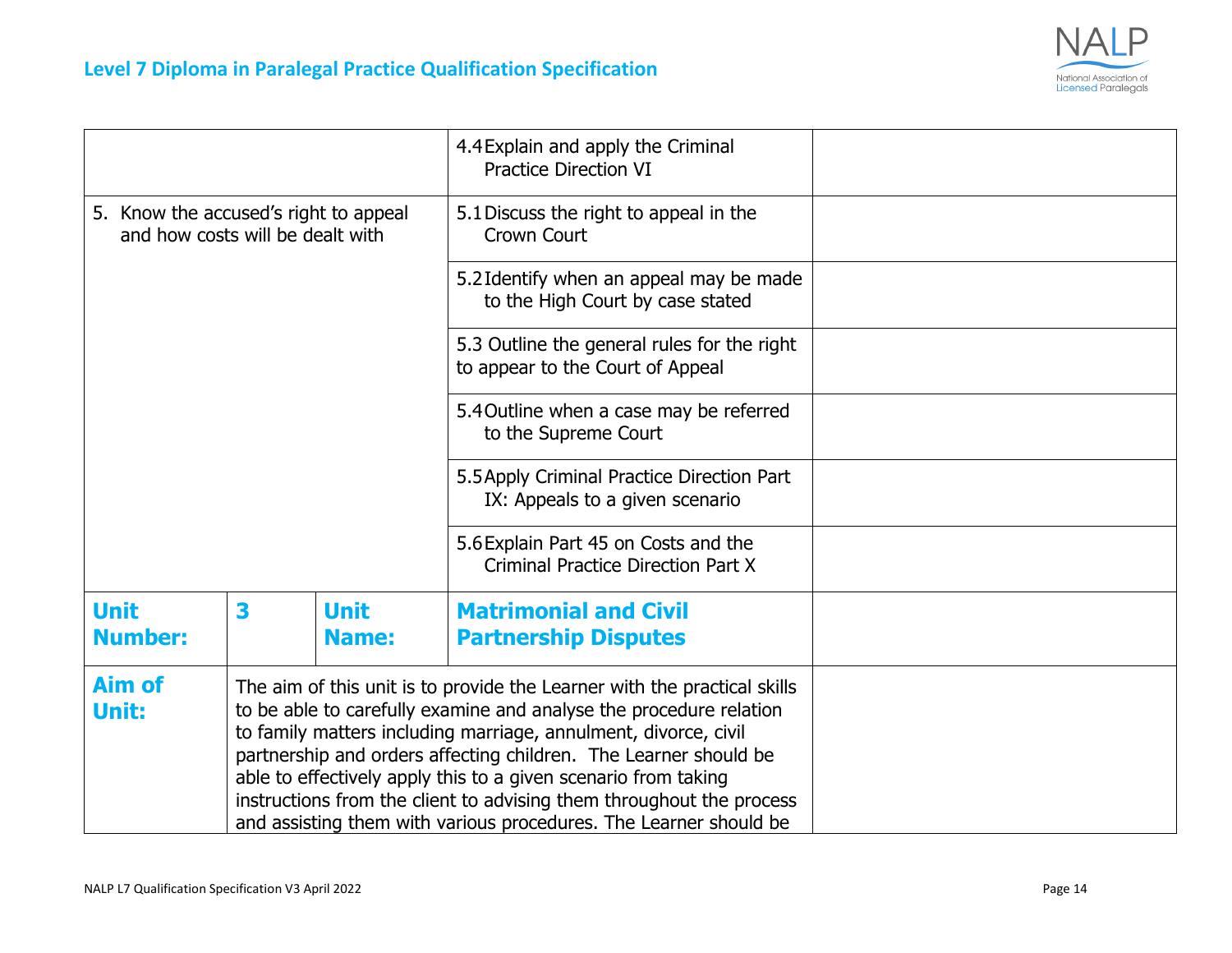

| relating to children are concluded.                                       | able to apply the Family Procedure Rules to all aspects of the<br>procedure including from attempting reconciliation to commencing<br>divorce proceedings and up to decree absolute and ensuring matters |  |
|---------------------------------------------------------------------------|----------------------------------------------------------------------------------------------------------------------------------------------------------------------------------------------------------|--|
| <b>Learning Outcomes</b>                                                  | <b>Assessment Criteria</b>                                                                                                                                                                               |  |
| 1. Understand valid void and voidable<br>marriages and civil partnerships | 1.1 Define the meaning of marriage and<br>civil partnership                                                                                                                                              |  |
|                                                                           | 1.2 Understand when a marriage may be<br>deemed void                                                                                                                                                     |  |
|                                                                           | 1.3 Identify the circumstances where a<br>marriage may be annulled and what<br>makes it voidable                                                                                                         |  |
|                                                                           | 1.4 Explain the requirements for a valid<br>civil partnership                                                                                                                                            |  |
|                                                                           | 1.5 Outline when a civil partnership can<br>be annulled                                                                                                                                                  |  |
| 2. Understand non court dispute<br>resolution and Family mediation        | 2.1 Understand the Overriding Objective<br>of the Family Procedure Rules                                                                                                                                 |  |
|                                                                           | 2.2 Understand when Family Mediation<br><b>Information and Assessment Meetings</b><br>(MIAMS) may be appropriate and how<br>these are conducted                                                          |  |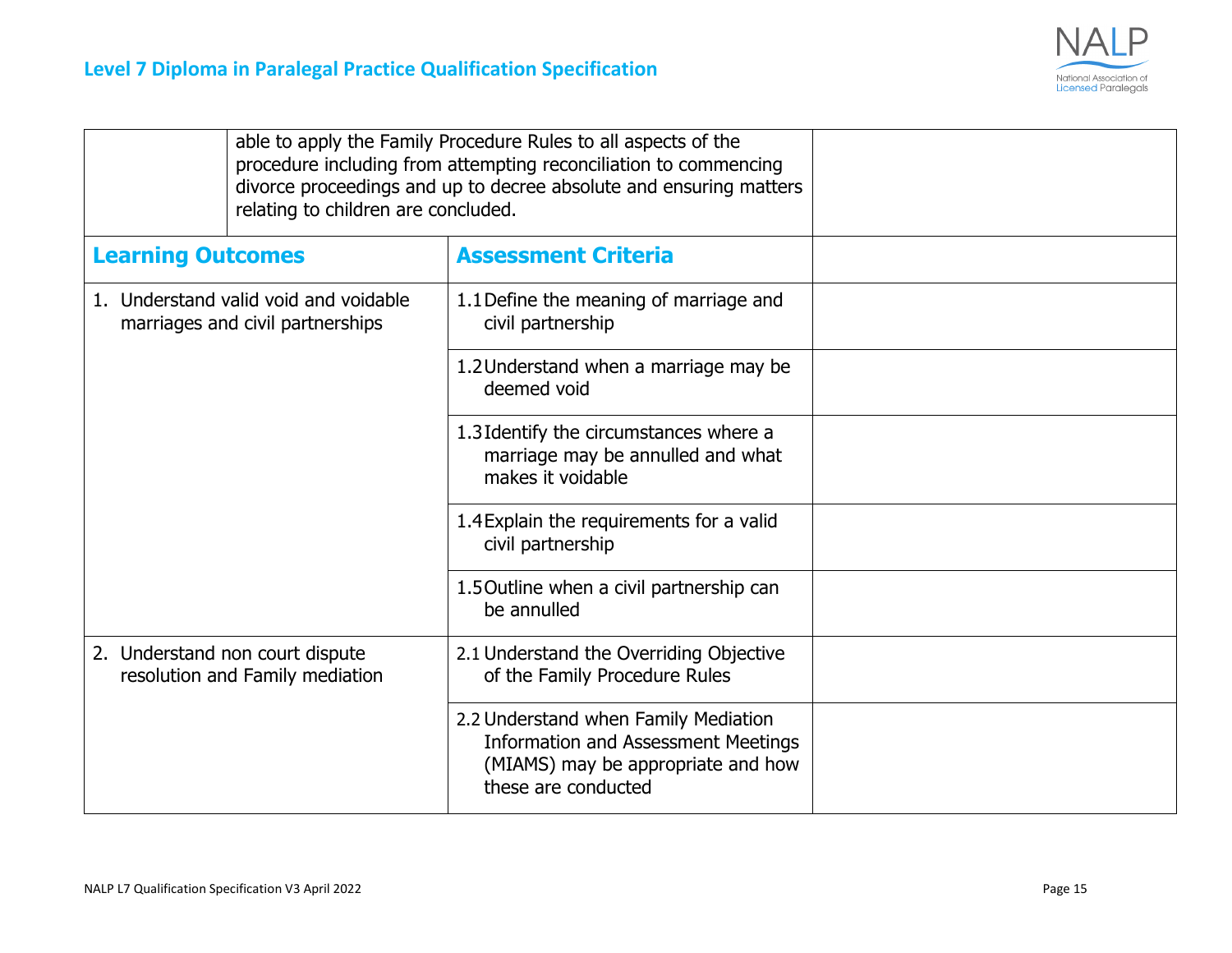

| 3. Understand procedure for a divorce                                                                           | 3.1 Explain the ground for divorce and<br>analyse the facts that can be relied<br>upon illustrating this with cited cases                                                                                                         |  |
|-----------------------------------------------------------------------------------------------------------------|-----------------------------------------------------------------------------------------------------------------------------------------------------------------------------------------------------------------------------------|--|
|                                                                                                                 | 3.2 Discuss how divorce proceedings will<br>commence include the contents of the<br>Petition and service of the same                                                                                                              |  |
|                                                                                                                 | 3.3 Understand the procedure for<br>applications in matrimonial and civil<br>partnership proceedings in accordance<br>with the Family Procedure Rules<br>including the special procedure list,<br>decree nisi and decree absolute |  |
|                                                                                                                 | 3.4 Understand Parts 5, 6 and 7 Family<br><b>Procedures Rules</b>                                                                                                                                                                 |  |
| 4. Understand the protection available<br>against Domestic Violence and the<br>procedure for obtaining the same | 4.1 Understand and explain the procedure<br>available under the Family Law Act<br>1996 for the protection against<br>domestic violence                                                                                            |  |
|                                                                                                                 | 4.2 Understand the procedure in<br>accordance with Part 10 Family<br><b>Procedure Rules</b>                                                                                                                                       |  |
|                                                                                                                 | 4.3 Differentiate between a Non-<br>Molestation Order and an Occupation                                                                                                                                                           |  |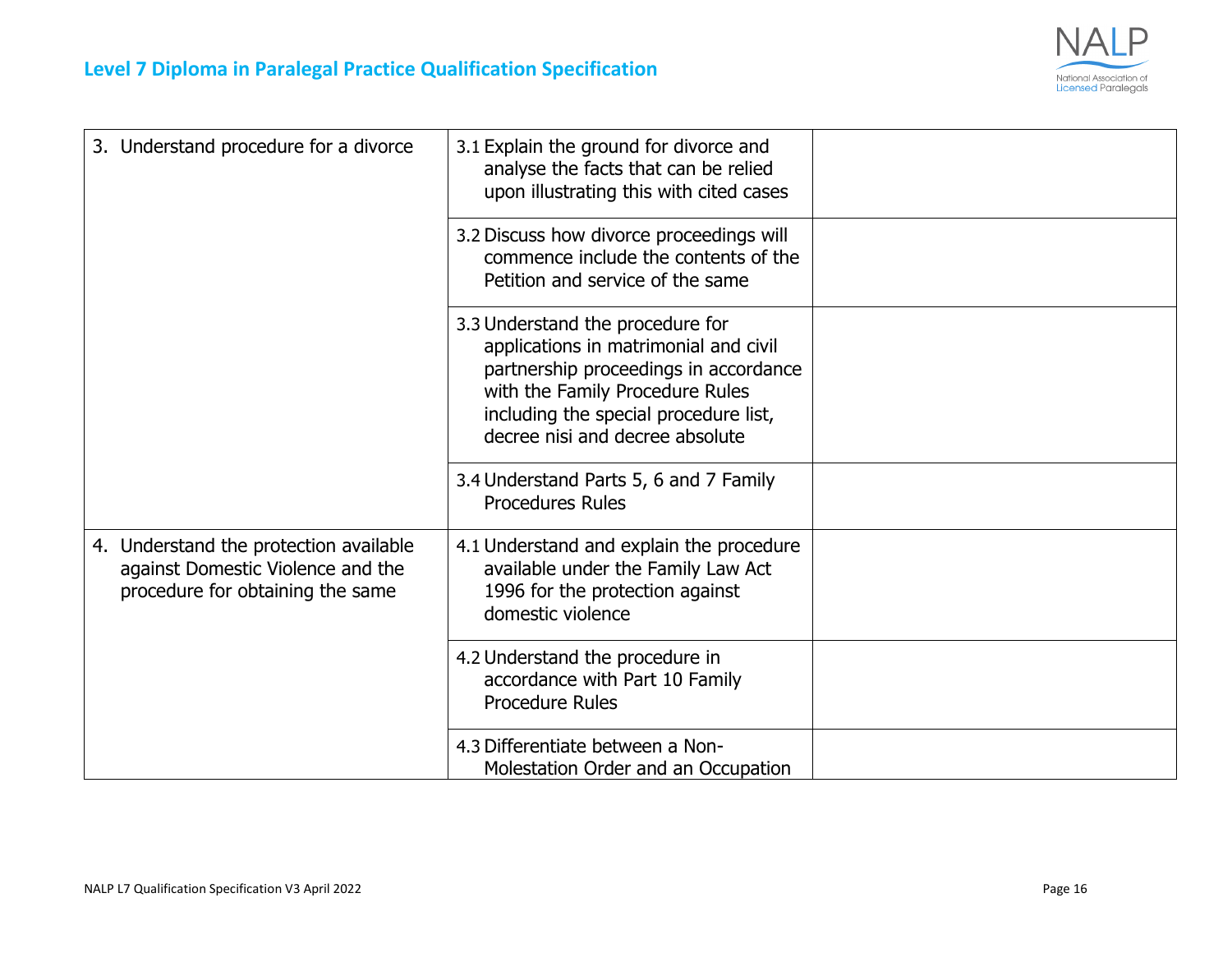

|                                                                                                     | Order and identify when these are<br>appropriate                                                                                                                            |  |
|-----------------------------------------------------------------------------------------------------|-----------------------------------------------------------------------------------------------------------------------------------------------------------------------------|--|
| 5. Demonstrate a thorough<br>understanding of the financial<br>remedies available and the procedure | 5.1 Understand when an application for a<br>financial remedy can be made                                                                                                    |  |
| for obtaining them                                                                                  | 5.2 Know when to start proceedings                                                                                                                                          |  |
|                                                                                                     | 5.3 Identify when an application can be<br>made for an interim order                                                                                                        |  |
|                                                                                                     | 5.4 Analyse the procedure from filing the<br>application to conclusion including the<br>First Appointment, Financial Dispute<br>Resolution appointment and hearing,<br>etc. |  |
|                                                                                                     | 5.5 Discuss the various orders available                                                                                                                                    |  |
|                                                                                                     | 5.6 Understand Part 9 Family Procedure<br><b>Rules</b>                                                                                                                      |  |
| 6. Understand the proceedings which<br>can be brought relating to Children                          | 6.1 Understand the proceedings relating<br>to children including care and<br>supervision and contact orders                                                                 |  |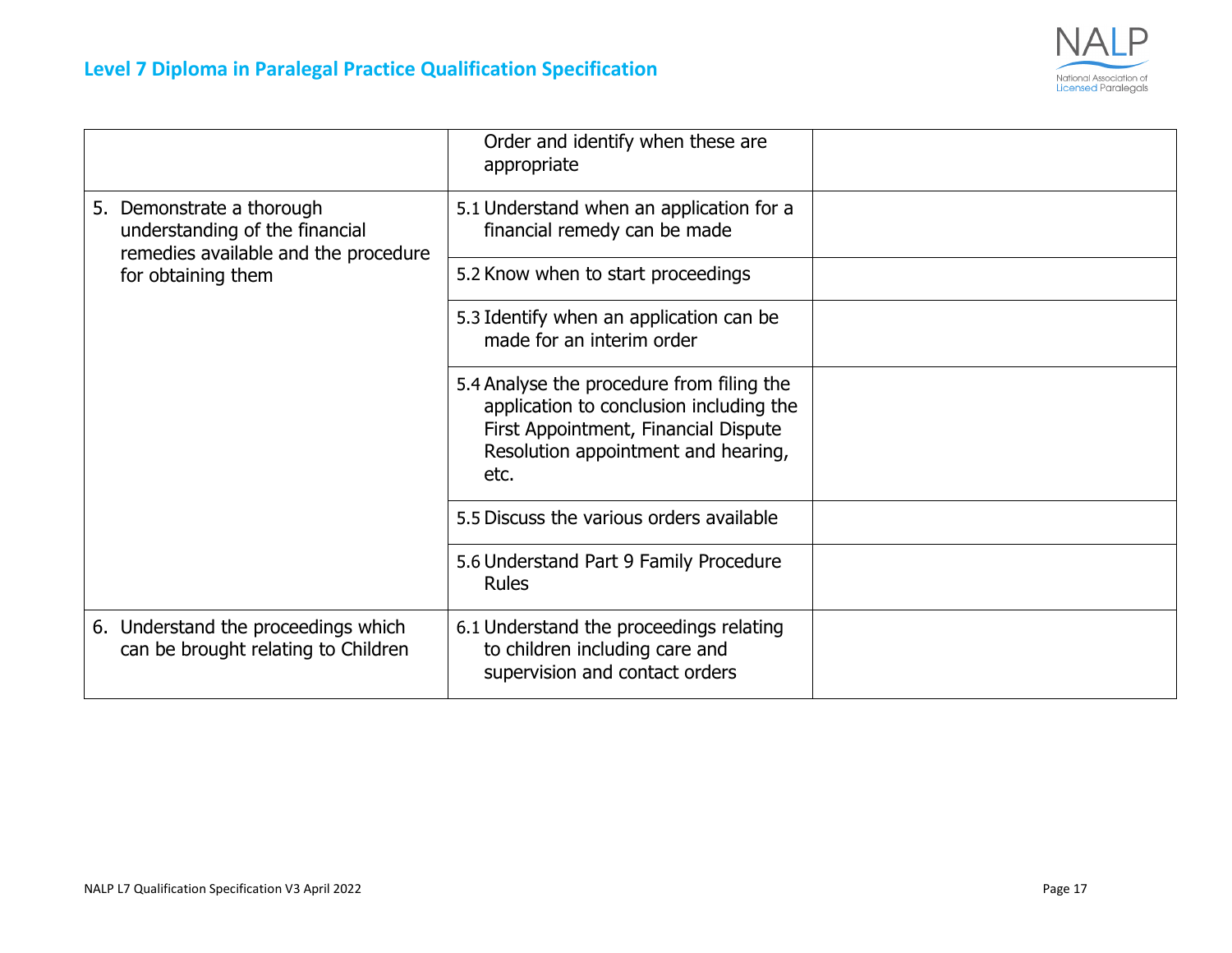

| <b>Unit</b><br><b>Number:</b>                                                                                                                                                                                                                                                                                                                                                                                                                                                                                                                                                                                                   | 4                                   | <b>Unit</b><br><b>Name:</b>                                                                            | <b>Conveyancing</b>                                                                  |  |
|---------------------------------------------------------------------------------------------------------------------------------------------------------------------------------------------------------------------------------------------------------------------------------------------------------------------------------------------------------------------------------------------------------------------------------------------------------------------------------------------------------------------------------------------------------------------------------------------------------------------------------|-------------------------------------|--------------------------------------------------------------------------------------------------------|--------------------------------------------------------------------------------------|--|
| Aim of<br>The aim of this unit is to provide the Learner with the practical skills<br>to be able to carefully examine and analyse the procedure relating<br>Unit:<br>to buying and selling a freehold or leasehold property. The Learner<br>should be able to effectively apply this to a given scenario from<br>taking instructions from the client to advising them throughout the<br>process and assisting them with various procedures. The Learner<br>should be able to apply the Law of Property Act 1925, Land<br>Registration Act 1925 and Land Registration Act 2002 as well as<br>other legislation to the scenarios. |                                     |                                                                                                        |                                                                                      |  |
| <b>Learning Outcomes</b>                                                                                                                                                                                                                                                                                                                                                                                                                                                                                                                                                                                                        |                                     |                                                                                                        | <b>Assessment Criteria</b>                                                           |  |
| 1. Understand what information to<br>obtain when taking instructions and<br>why it is required. Know the                                                                                                                                                                                                                                                                                                                                                                                                                                                                                                                        |                                     |                                                                                                        | 1.1 Know what to contain in the Client<br>care letter                                |  |
| laundering checks.                                                                                                                                                                                                                                                                                                                                                                                                                                                                                                                                                                                                              | importance of conducting anti money | 1.2 Understand how to conduct<br>appropriate AML checks and what<br>evidence of Identity is acceptable |                                                                                      |  |
|                                                                                                                                                                                                                                                                                                                                                                                                                                                                                                                                                                                                                                 |                                     |                                                                                                        | 1.3 Understand the threat of cyber-crime<br>and why Lawyer checker is<br>recommended |  |
|                                                                                                                                                                                                                                                                                                                                                                                                                                                                                                                                                                                                                                 |                                     | 1.4 Outline the procedure for dealing with<br>gifted deposits                                          |                                                                                      |  |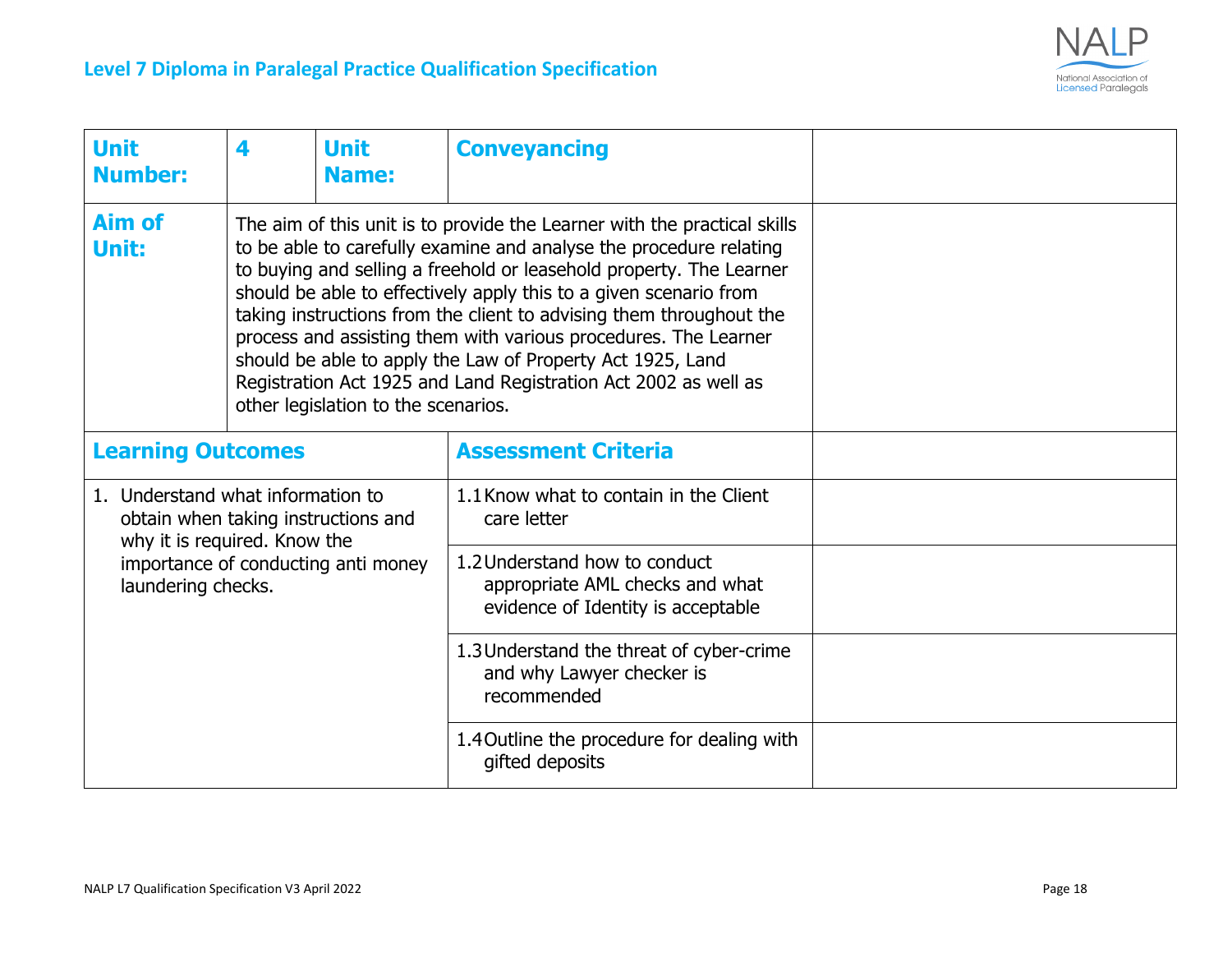

|                                                                                                                                                                        | 1.5 Apply the second home Stamp Duty<br>Land Tax 3% levy to a given scenario                                                  |  |
|------------------------------------------------------------------------------------------------------------------------------------------------------------------------|-------------------------------------------------------------------------------------------------------------------------------|--|
|                                                                                                                                                                        | 1.6 Understand that under the Law<br>Society Conveyancing Protocol for this<br>stage                                          |  |
| 2. Understand the information that<br>should be retrieved from the official<br>copies to enable Contracts to be                                                        | 2.1 Understand the format and contents<br>of official copy entries                                                            |  |
| drafted and issued                                                                                                                                                     | 2.2 Know the different grades of Title                                                                                        |  |
|                                                                                                                                                                        | 2.3 Understand estates and interests in<br>land                                                                               |  |
|                                                                                                                                                                        | 2.4 Explain the Standard and special<br>conditions and give examples                                                          |  |
|                                                                                                                                                                        | 2.5 Understand the procedures under the<br>Law Society Conveyancing Protocol for<br>this stage                                |  |
| 3. Understand how to obtain searches<br>and what the results will contain<br>including enquiries that should be<br>raised as a result of these and the title<br>check. | 3.1 Understand the requirements of a<br>lender for searches in accordance with<br>the Council of Mortgage Lenders<br>handbook |  |
|                                                                                                                                                                        | 3.2 Identify the various types of Searches<br>and the contents of these                                                       |  |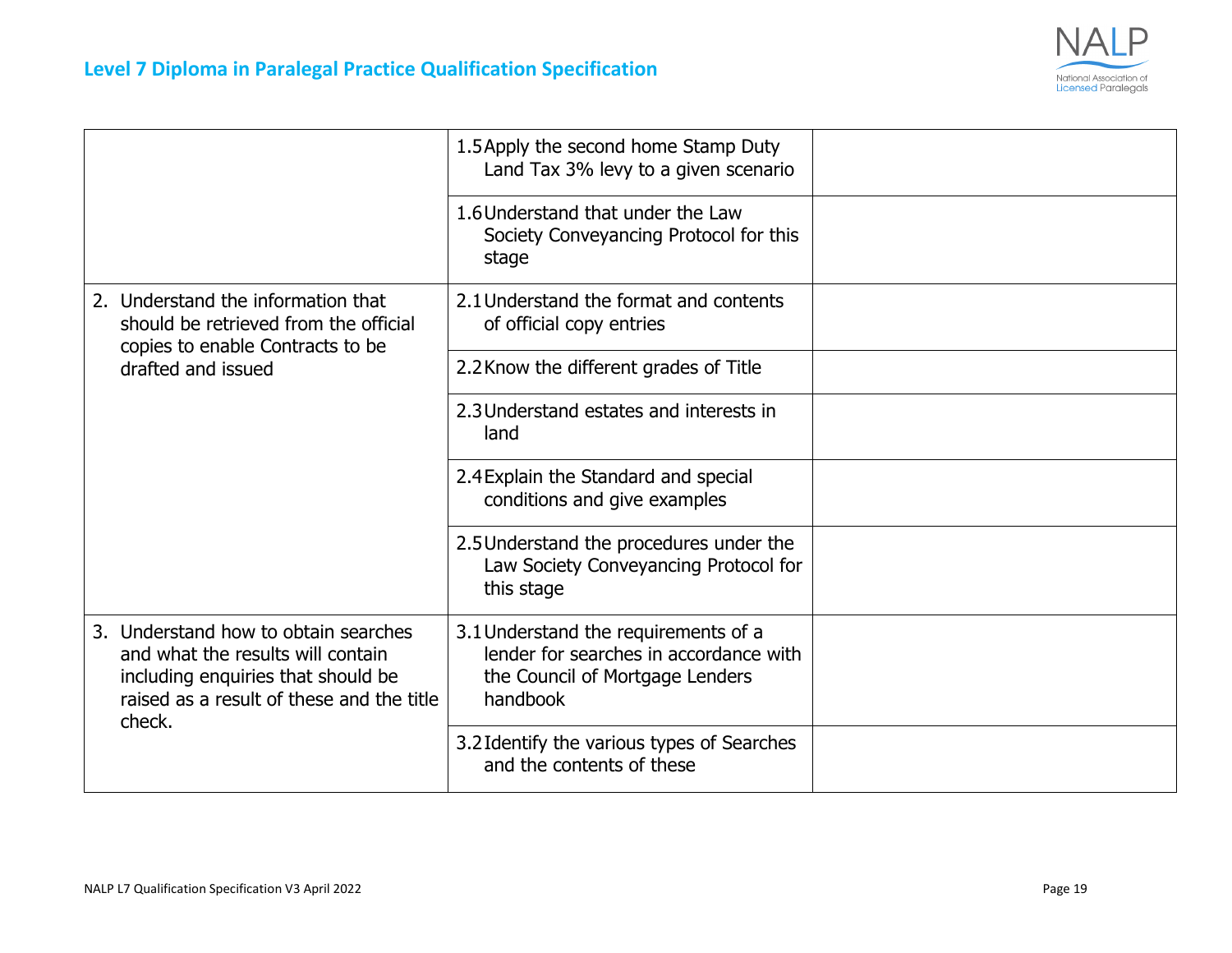

|                                                                                                      | 3.3 Understand the Law Society<br>Conveyancing Protocol in relation to<br>what enquiries are permitted under<br>the scheme |  |
|------------------------------------------------------------------------------------------------------|----------------------------------------------------------------------------------------------------------------------------|--|
|                                                                                                      | 3.4 Identify why it is important to word<br>replies to enquiries carefully to avoid<br>misrepresentation                   |  |
|                                                                                                      | 3.5 Know the contents of a report to the<br>client on a purchase                                                           |  |
| 4. Understand the process which should<br>be followed when the transaction<br>involves a mortgage al | 4.1 Understand the concept of the Council<br>of Mortgage Lenders Handbook                                                  |  |
|                                                                                                      | 4.2 Know the procedure to be followed<br>upon receipt of a mortgage offer                                                  |  |
|                                                                                                      | 4.3 Understand the importance of the<br>Mortgage Deed                                                                      |  |
|                                                                                                      | 4.4 Know when to report title matters and<br>unusual aspects to the lender                                                 |  |
|                                                                                                      | 4.5 Understand how to deal with a sale<br>property which is in negative equity                                             |  |
| 5. Be able to advise upon the different<br>options available for Co-Ownership                        | 5.1 Be able to advise upon the difference<br>between Joint Tenants and Tenants in<br>common                                |  |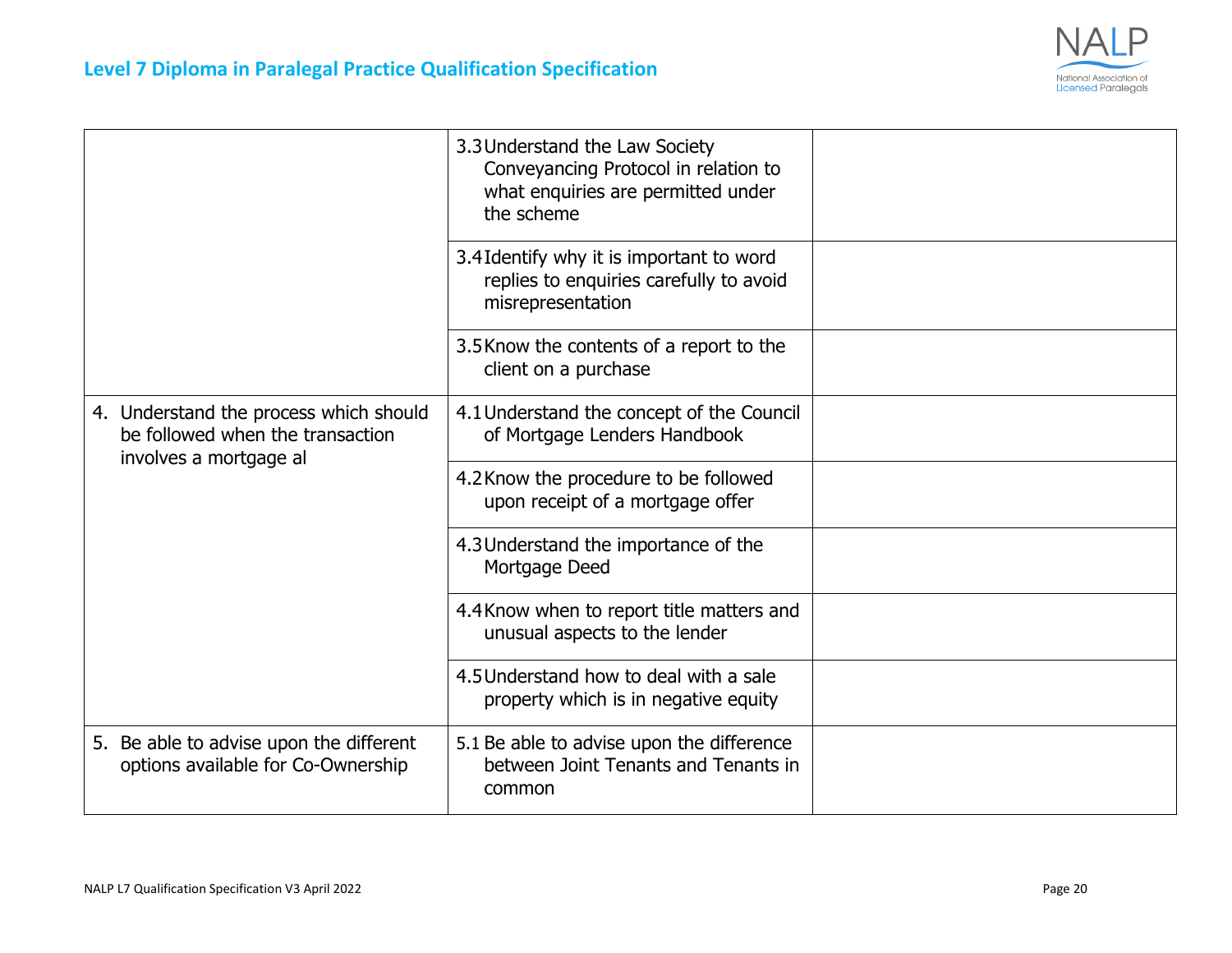

| and when to recommend that a<br>Declaration of Trust is put in place                                                           | 5.2 Understand and explain the contents<br>of a Declaration of Trusts                                                                                                                                                                 |  |
|--------------------------------------------------------------------------------------------------------------------------------|---------------------------------------------------------------------------------------------------------------------------------------------------------------------------------------------------------------------------------------|--|
| 6. Identify the differences in procedures<br>where a property is unregistered,<br>leasehold, new build or a transfer of<br>par | 6.1 Explain the differences for<br>unregistered land (i.e. epitome,<br>searches, etc.)                                                                                                                                                |  |
|                                                                                                                                | 6.2 Outline the additional work to be<br>undertaken where the title is<br>Leasehold including checking the<br>lease, the Landlord's form LPE1,<br>apportionments of service charge and<br>ground rent, notices of assignment,<br>etc. |  |
|                                                                                                                                | 6.3 Understand how freehold<br>management companies operate and<br>the enquires that should be raised<br>where one exists                                                                                                             |  |
|                                                                                                                                | 6.4 Understand the additional checks for<br>newbuilds including the buildmark<br>warranty, planning, building<br>regulations, etc.                                                                                                    |  |
|                                                                                                                                | 6.5 Know what easements should be<br>included in a Transfer of Part                                                                                                                                                                   |  |
|                                                                                                                                | 7.1 Evaluate the Law Society Formulas                                                                                                                                                                                                 |  |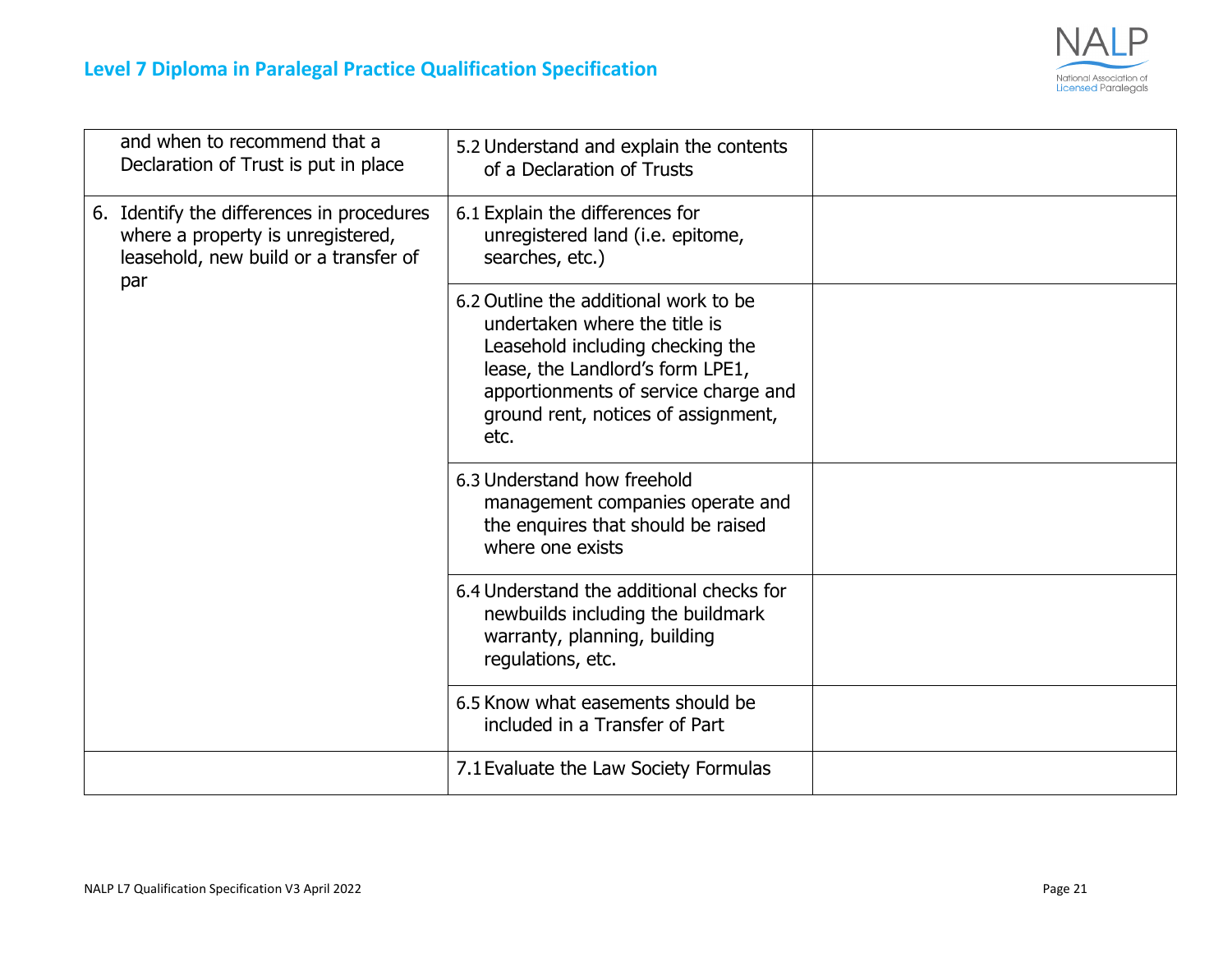

| 7. Understand the meaning of Exchange<br>and the procedures to be followed               | 7.2 Understand the Standard Conditions<br>of Sale regarding the deposit and<br>when it is appropriate for these to be<br>varied          |  |
|------------------------------------------------------------------------------------------|------------------------------------------------------------------------------------------------------------------------------------------|--|
| 8. Know what Pre-Completion<br>procedures should be put into place<br>following exchange | 8.1 Know how to draft the Completion<br>statements from the seller's solicitor<br>to the buyer's solicitor                               |  |
|                                                                                          | 8.2 Know how to draft the Client<br>Completion Statement on both a sale<br>and purchase taking into account the<br>client account ledger |  |
|                                                                                          | 8.3 Identify the appropriate pre-<br>completion searches depending upon<br>the type of transaction                                       |  |
|                                                                                          | 8.4 Understand the importance of the<br>Certificate of Title and when to issue<br>this                                                   |  |
| 9. Understand the process on the day of<br>Completion                                    | 9.1 Analyse the Completion day process<br>including phone calls and letters that<br>should be made                                       |  |
|                                                                                          | 9.2 Explain the process that should be<br>followed if completion is delayed                                                              |  |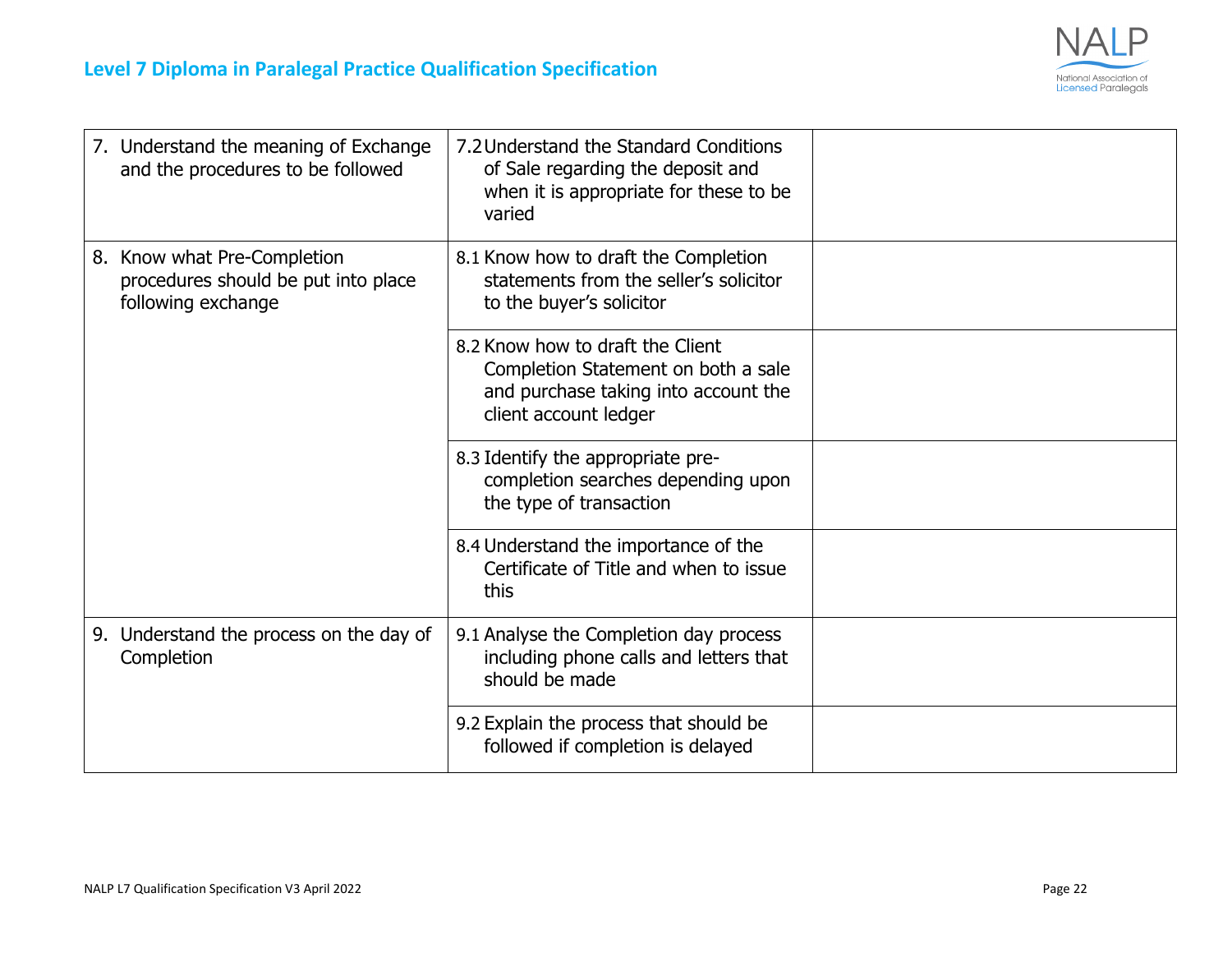

| 10. Have a thorough understanding of the<br>Post Completion procedures relating<br>to mortgages, Stamp Duty Land Tax<br>and registration |   |                                                                                                                                                                                                                                                                                                                                                                                                                                                                                                                 | 10.1 Explain how to discharge the<br>mortgage and the various methods<br>accepted by the Land Registry   |  |
|------------------------------------------------------------------------------------------------------------------------------------------|---|-----------------------------------------------------------------------------------------------------------------------------------------------------------------------------------------------------------------------------------------------------------------------------------------------------------------------------------------------------------------------------------------------------------------------------------------------------------------------------------------------------------------|----------------------------------------------------------------------------------------------------------|--|
|                                                                                                                                          |   |                                                                                                                                                                                                                                                                                                                                                                                                                                                                                                                 | 10.2 Explain the application for<br>registration for both a registered and<br>unregistered title         |  |
|                                                                                                                                          |   |                                                                                                                                                                                                                                                                                                                                                                                                                                                                                                                 | 10.3 Outline the procedure for submitting<br>the appropriate SDLT form and the<br>time limits applicable |  |
| <b>Unit</b><br><b>Number:</b>                                                                                                            | 5 | <b>Unit</b><br><b>Name:</b>                                                                                                                                                                                                                                                                                                                                                                                                                                                                                     | <b>Succession</b>                                                                                        |  |
| <b>Aim of</b><br>Unit:                                                                                                                   |   | The aim of this unit is to provide the Learner with the practical skills<br>to be able to critically evaluate the information relating to a complex<br>case relating to the inheritance of property after death; critically<br>assess, explain and justify the appropriate procedures and advice<br>given to clients at each stage of such a case. The Learner should be<br>able to apply the Wills Act 1837, the Administrations of Estates Act<br>1925 and other legislation to all aspects of the procedure. |                                                                                                          |  |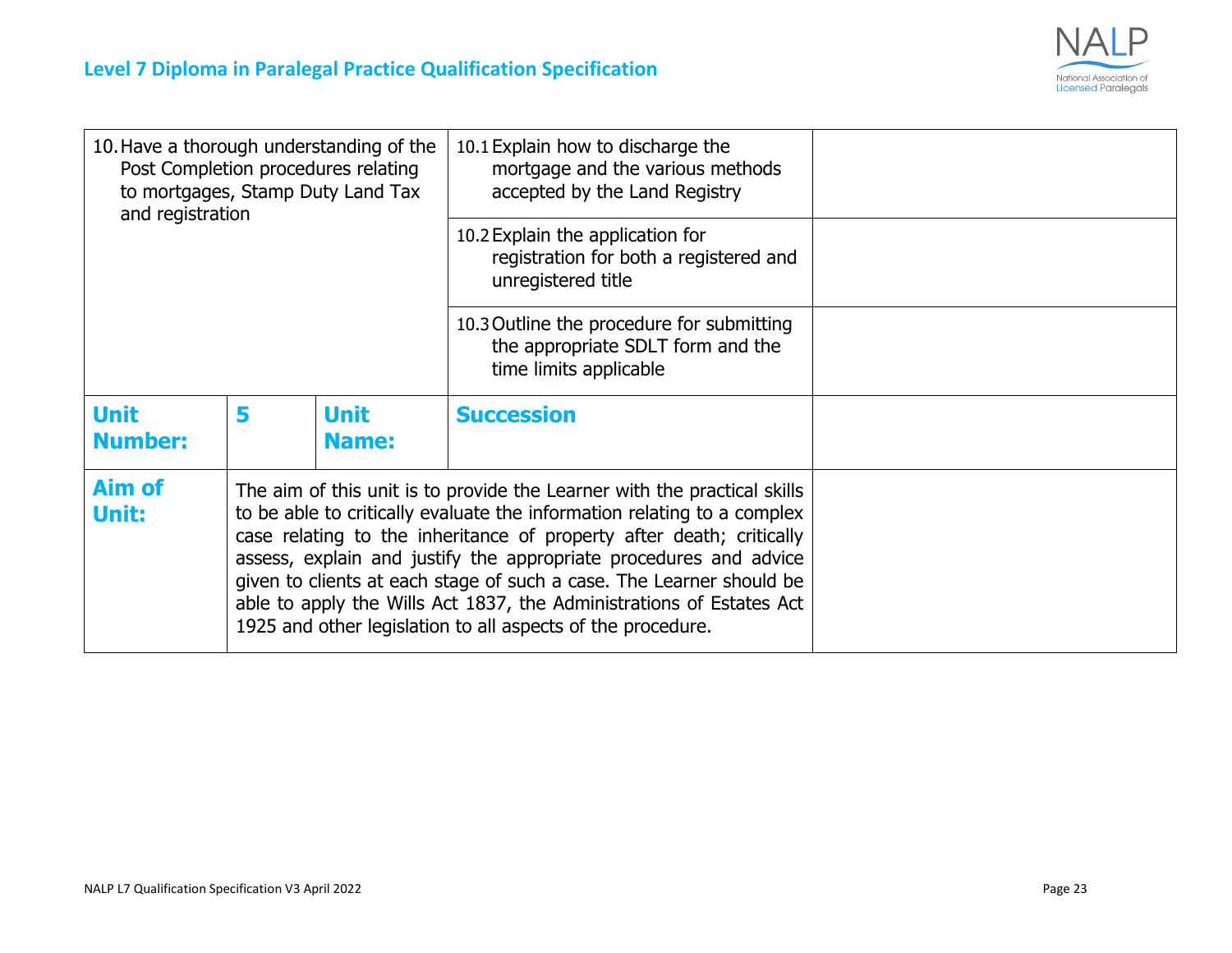

| <b>Learning Outcomes</b>                                                                                           | <b>Assessment Criteria</b>                                                                                                                         |  |
|--------------------------------------------------------------------------------------------------------------------|----------------------------------------------------------------------------------------------------------------------------------------------------|--|
| 1. Analyse the formalities for making a<br><b>Will</b>                                                             | 1.1 Define the formal requirements<br>necessary to make a valid will<br>including capacity and intention under<br>The Wills Act 1837               |  |
|                                                                                                                    | 1.2 Describe the methods of altering Wills<br>in accordance with S21 Wills Act<br>1837)                                                            |  |
|                                                                                                                    | 1.3 Outline when an Informal Will will be<br>valid under s11 Wills Act 1837)                                                                       |  |
|                                                                                                                    | 1.4 Discuss what is meant by a<br>Contingent Will                                                                                                  |  |
| 2. Evaluate the devises and legacies that<br>a testator can bequeath and the<br>circumstances where these may fail | 2.1 Describe what is meant by<br><b>Testamentary dispositions</b>                                                                                  |  |
|                                                                                                                    | 2.2 Explain the various Devises and<br>Legacies which can be made and<br>apply these to a given scenario                                           |  |
|                                                                                                                    | 2.3 Demonstrate a thorough knowledge of<br>when a gift may fail including<br>ademption, abatement and lapse and<br>apply these to a given scenario |  |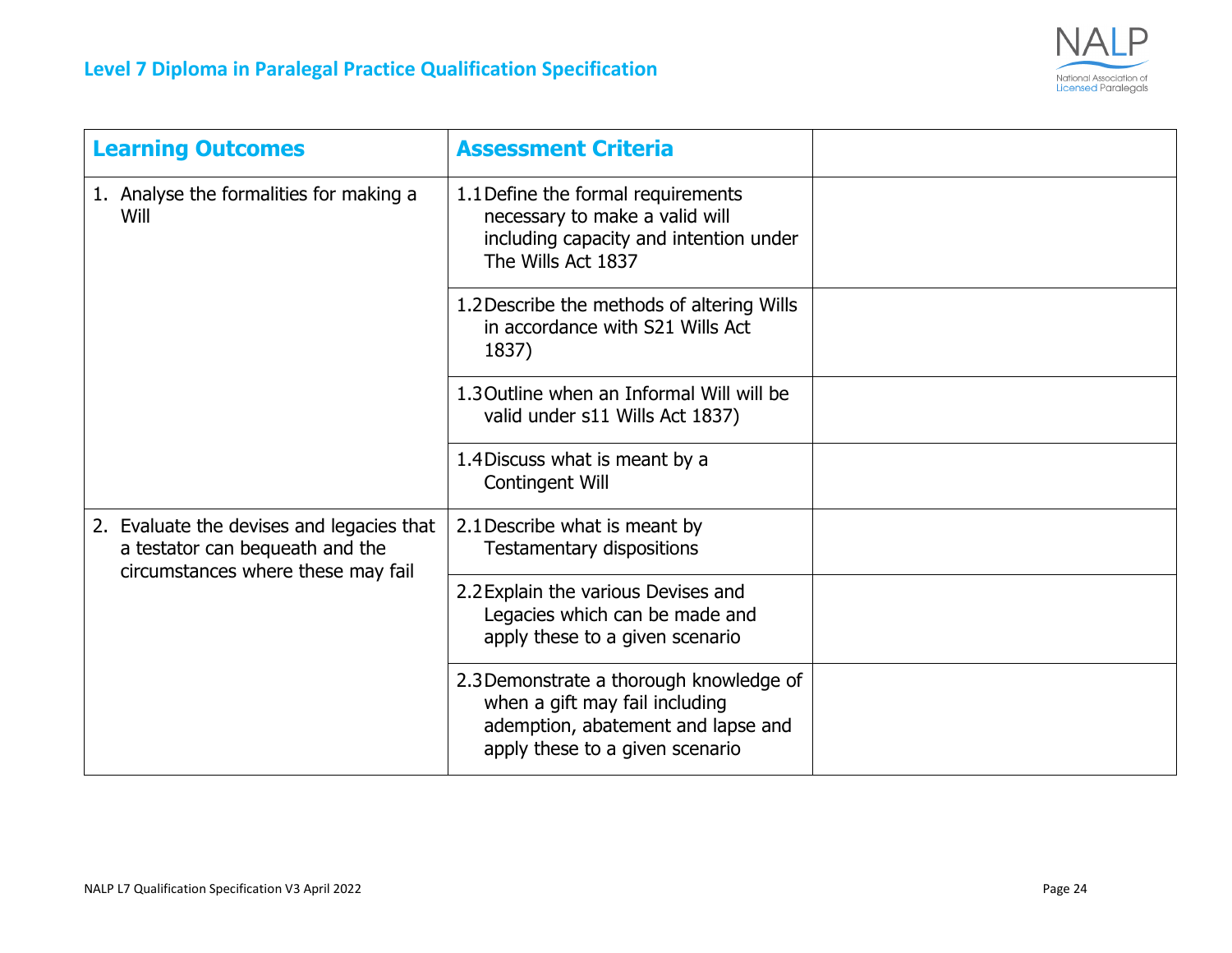

|                                                           |                                                                                              | 2.4 Describe the commorientes rules and<br>apply to a scenario                                              |  |
|-----------------------------------------------------------|----------------------------------------------------------------------------------------------|-------------------------------------------------------------------------------------------------------------|--|
| revoked                                                   | 3. Demonstrate a thorough<br>understanding of how a Wil can be                               | 3.1 Evaluate the various revocation<br>methods under ss18-20 Wils Act 1837<br>and apply to a given scenario |  |
|                                                           |                                                                                              | 3.2 Discuss rectification of a Will                                                                         |  |
|                                                           | 4. Analyse the statutory rules of<br>intestacy where a Deceased died<br>without a valid Will | 4.1 Outline the current Intestacy rules and<br>apply to a scenario                                          |  |
|                                                           |                                                                                              | 4.2 Identify what happens on a partial<br>intestacy                                                         |  |
| 5. Understand the role of the Personal<br>Representatives |                                                                                              | 5.1 Outline the various types of Personal<br>Representatives and when they are<br>appropriate               |  |
|                                                           |                                                                                              | 5.2 Evaluate the powers of Personal<br>Representatives                                                      |  |
|                                                           |                                                                                              | 5.3 Analyse the duties of Personal<br>Representatives                                                       |  |
|                                                           | 6. Describe and evaluate the Procedure<br>in Administering an Estate                         | 6.1 Demonstrate an understanding of the<br>different types of Grants of<br>Representation                   |  |
|                                                           |                                                                                              | 6.2 Demonstrate an understanding of<br>when a Grant of Probate is applicable                                |  |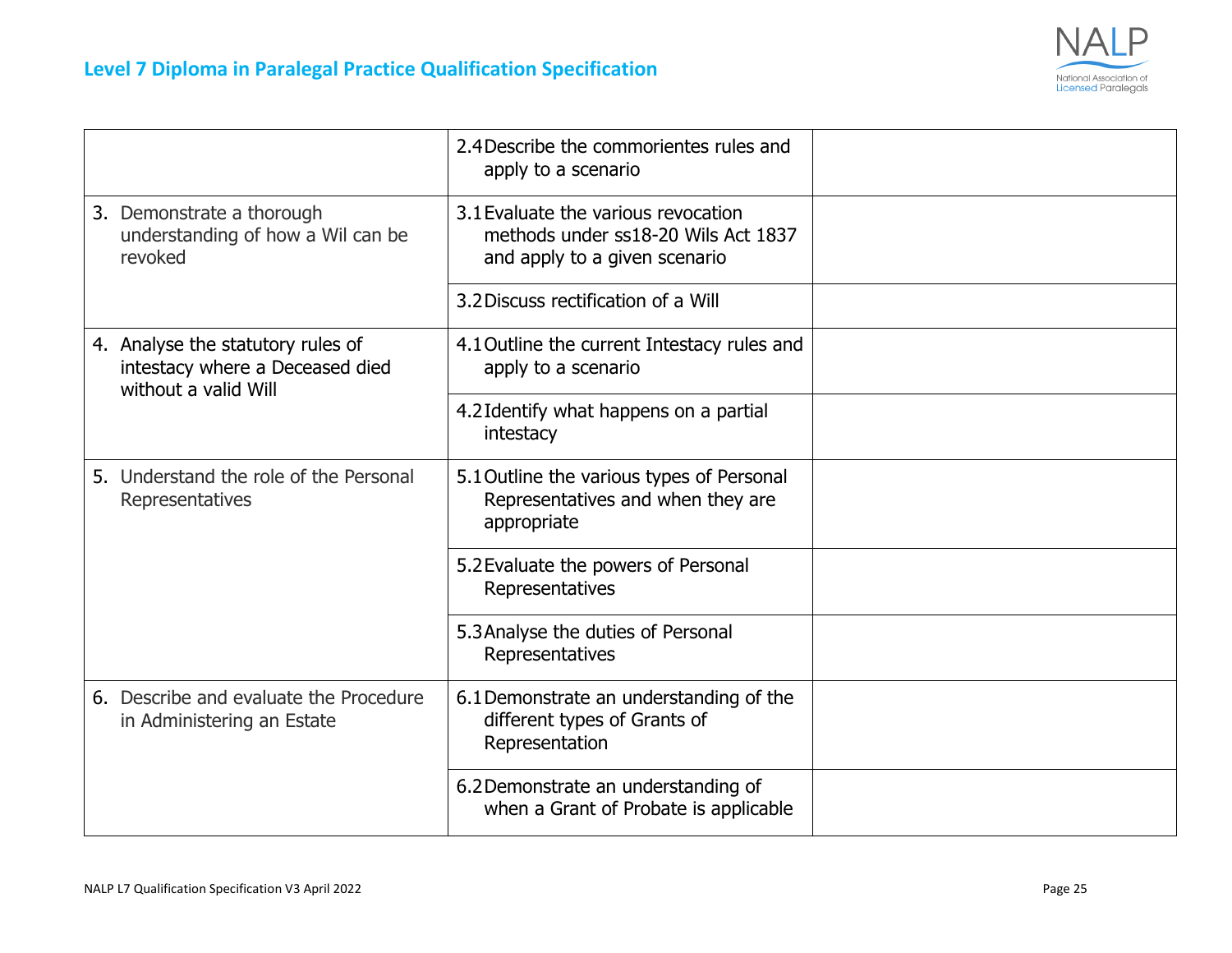

|                                                                                                                 | 6.3 Demonstrate an understanding of<br>when a Letters of Administration will<br>apply                                    |  |
|-----------------------------------------------------------------------------------------------------------------|--------------------------------------------------------------------------------------------------------------------------|--|
|                                                                                                                 | 6.4Demonstrate an understanding of the<br>various Special Limited Grants                                                 |  |
|                                                                                                                 | 6.5 Explain the necessity for a Gra                                                                                      |  |
|                                                                                                                 | 6.6 Demonstrate an understanding of the<br>Pre-Grant procedure                                                           |  |
|                                                                                                                 | 6.7Be able to explain in full the process<br>for an application for the Grant and<br>apply to a scenario                 |  |
|                                                                                                                 | 6.8Be able to explain in full Demonstrate<br>an understanding of the Post Grant<br>Practice and apply this to a scenario |  |
| 7. Understand when Inheritance Tax is<br>payable and the procedures for<br>submitting the appropriate tax forms | 7.1 Demonstrate an understanding of<br>Form IHT202                                                                       |  |
|                                                                                                                 | 7.2 Demonstrate an understanding of<br>form IHT 200                                                                      |  |
|                                                                                                                 | 7.3 Explain the procedure to be followed<br>when Inheritance tax has to be paid<br>or not paid                           |  |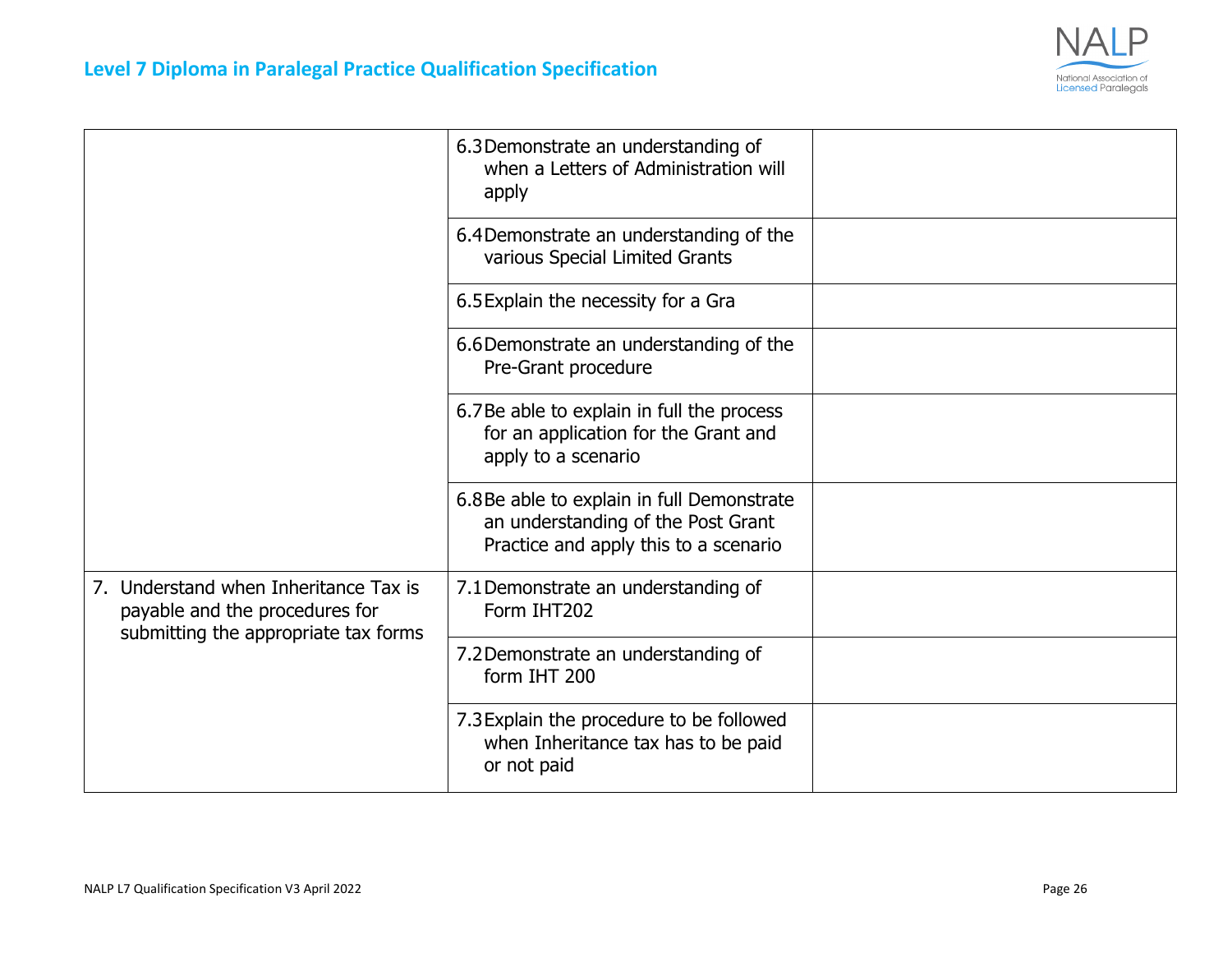

| 8. Have a good understanding of the<br>circumstances when Probate can<br>become contentious | 8.1 Identify the nature of contentious<br>business for a given scenario                                                                                                                                                                    |  |
|---------------------------------------------------------------------------------------------|--------------------------------------------------------------------------------------------------------------------------------------------------------------------------------------------------------------------------------------------|--|
|                                                                                             | 8.2 Explain the use of Caveats and apply<br>to a given scenario                                                                                                                                                                            |  |
|                                                                                             | 8.3 Demonstrate an understanding of the<br>circumstances where a claim can be<br>made against the estate under the<br>Family Provision - Inheritance<br>(Provision for Family and Dependants)<br>Act 1975 and apply to a given<br>scenario |  |

| <b>Unit</b><br><b>Number:</b> | 6                                                                                                                                                                                                                                                                                                                                                                                                                                                                                                                                                          | <b>Unit</b><br><b>Name:</b> | <b>Corporate and Business</b><br><b>Structure</b> |  |
|-------------------------------|------------------------------------------------------------------------------------------------------------------------------------------------------------------------------------------------------------------------------------------------------------------------------------------------------------------------------------------------------------------------------------------------------------------------------------------------------------------------------------------------------------------------------------------------------------|-----------------------------|---------------------------------------------------|--|
| Aim of<br>Unit:               | The aim of this unit is to provide the Learner with the practical skills<br>to be able to critically analyse and explain the nature and formulation<br>of corporate and non corporate business structures including<br>personnel and to also critically review, assess, justify and explain<br>financial and tax implications of corporate and non-corporate business<br>structures. The Learner should be able to apply the appropriate<br>legislation throughout and in particular have a good knowledge and<br>understanding of the Companies Act 2006. |                             |                                                   |  |
| <b>Learning Outcomes</b>      |                                                                                                                                                                                                                                                                                                                                                                                                                                                                                                                                                            | <b>Assessment Criteria</b>  |                                                   |  |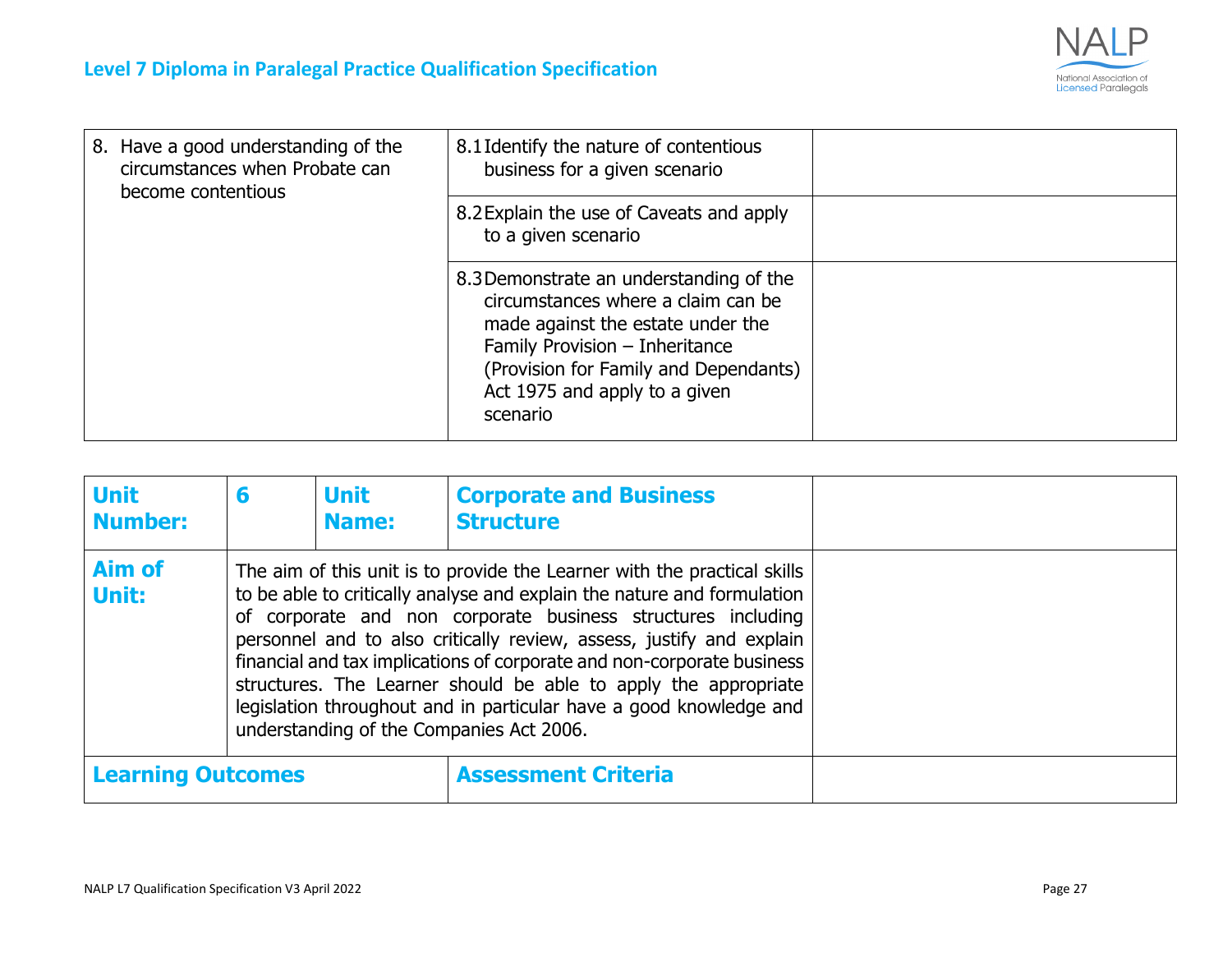

| 1. Understand the various types of<br>Business Structures available to<br>organisations                                                                       | 1.1 Demonstrate an understanding of Sole<br>traders                                                                                     |  |
|---------------------------------------------------------------------------------------------------------------------------------------------------------------|-----------------------------------------------------------------------------------------------------------------------------------------|--|
|                                                                                                                                                               | 8.4 Demonstrate an understanding of<br>Partnership                                                                                      |  |
|                                                                                                                                                               | 8.5 Demonstrate an understanding of a<br>Limited liability partnership                                                                  |  |
|                                                                                                                                                               | 8.6 Demonstrate an understanding of a<br>Limited company                                                                                |  |
| 2. Be able to evaluate and analyse how a<br>company is incorporated and<br>understand the 'veil of incorporation'<br>and lifting the veil                     | 2.1 Demonstrate an understanding of<br>Incorporation as a Limited Company                                                               |  |
|                                                                                                                                                               | 2.2 Demonstrate an understanding of the<br>meaning of Limited Liability                                                                 |  |
|                                                                                                                                                               | 2.3 Demonstrate an understanding of the<br>veil of incorporation and when it might<br>be appropriate for it to be lifted                |  |
| 3. Be able to describe Public and Private<br>Companies and have a thorough<br>understanding of the Incorporation<br>Procedure and the Key Players<br>involved | 3.1 Describe and evaluate the types of<br>Public and private companies in<br>accordance with Part 1 and 20 of the<br>Companies Act 2006 |  |
|                                                                                                                                                               | 3.2 Describe and evaluate the process of<br>forming a company in accordance with<br>Parts 2, 3, 5, 6 of the Companies Act<br>2006       |  |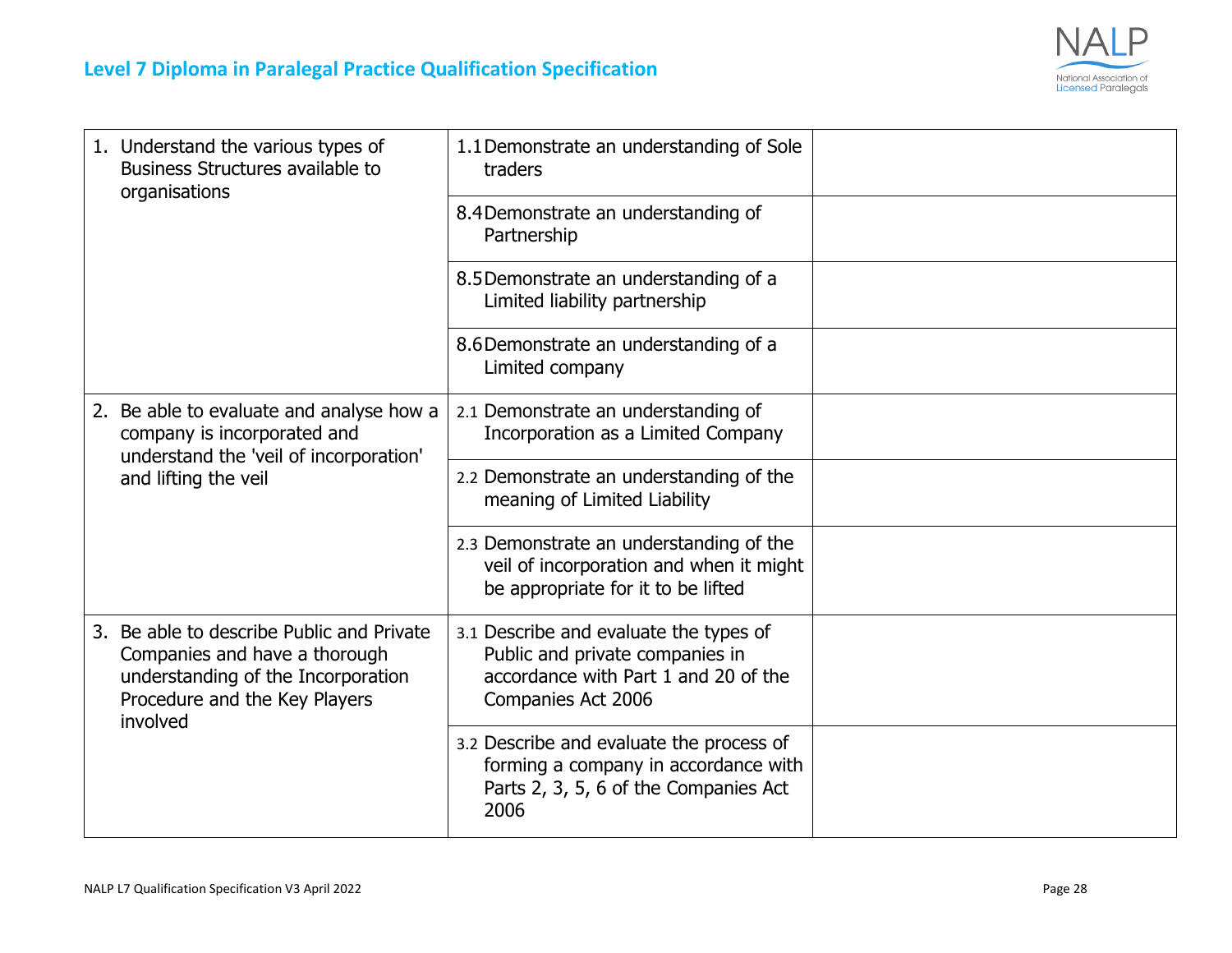

|                                                                                              | 3.3 Describe and evaluate the Key players<br>in a Company and their role and<br>capacity in accordance with Parts 4,<br>10 and 12 of the Companies Act 2006 |  |
|----------------------------------------------------------------------------------------------|-------------------------------------------------------------------------------------------------------------------------------------------------------------|--|
| 4. Be able to analyse the various reasons<br>and consequences of Liquidation of<br>Companies | 4.1 Demonstrate an understanding of the<br>reasons for liquidation                                                                                          |  |
|                                                                                              | 4.2 Demonstrate an understanding of<br>compulsory liquidation may apply                                                                                     |  |
|                                                                                              | 4.3 Demonstrate an understanding of<br>voluntary liquidation can take place                                                                                 |  |
|                                                                                              | 4.4 Demonstrate an understanding of the<br>main consequences of liquidation                                                                                 |  |
|                                                                                              | 4.5 Define the role of Receiverships                                                                                                                        |  |
|                                                                                              | 4.6 Demonstrate an understanding of<br><b>Administration orders</b>                                                                                         |  |
|                                                                                              | 4.7 Demonstrate an understanding<br>voluntary arrangements                                                                                                  |  |
| 5. Have a thorough understanding as to<br>the Creation and Dissolution of<br>Partnerships    | 5.1 Demonstrate an understanding of the<br>reasons for choosing a Partnership                                                                               |  |
|                                                                                              | 5.2 Outline the definition of a Partnership<br>- s1 Partnership Act 1890                                                                                    |  |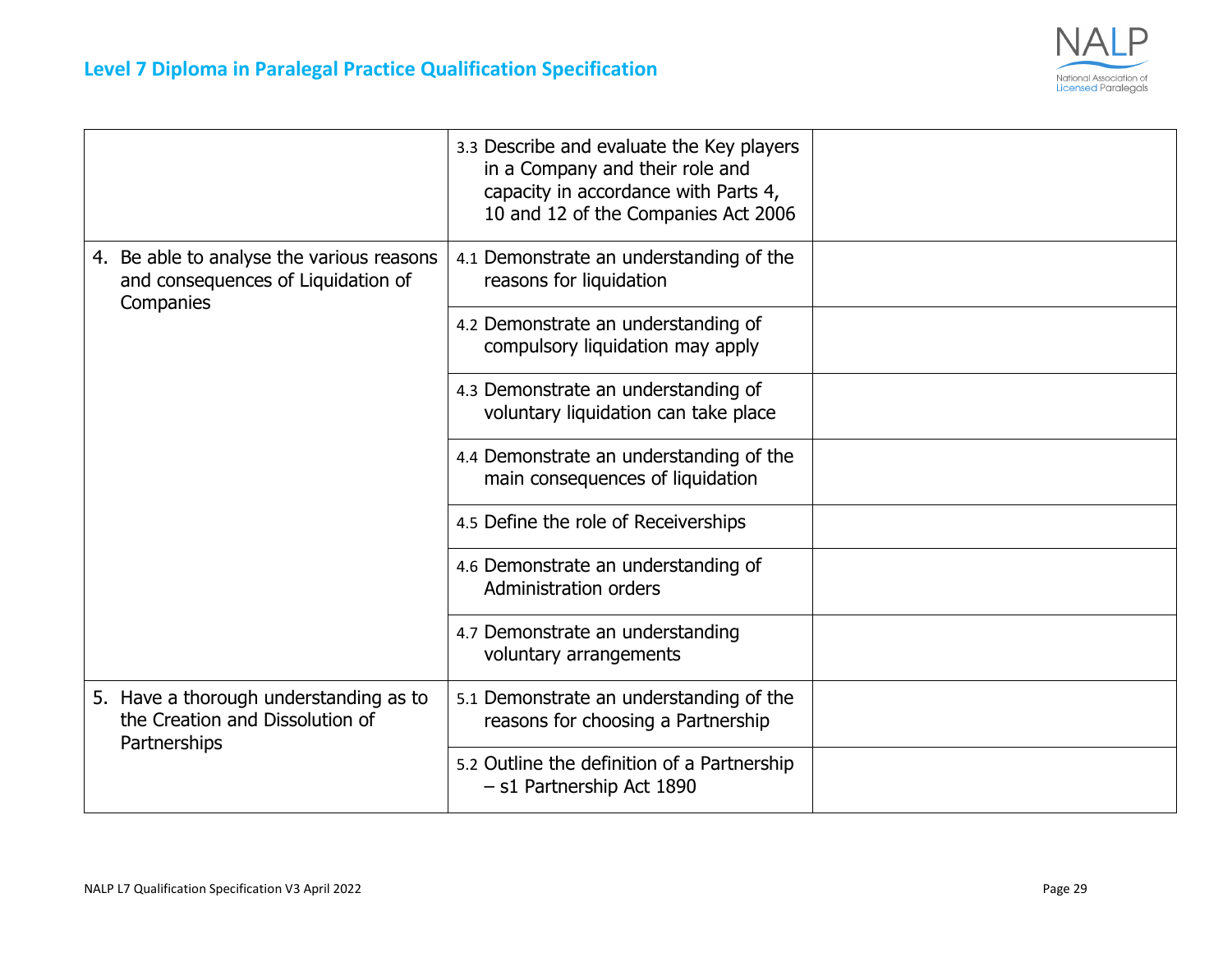

|                                                                  | 5.3 Explain how a Partnership can be<br>created                                                                   |  |
|------------------------------------------------------------------|-------------------------------------------------------------------------------------------------------------------|--|
|                                                                  | 5.4 Outline and discuss the contents of a<br>Partnership Agreement                                                |  |
|                                                                  | 5.5 Evaluate the Partners' rights and<br>liabilities                                                              |  |
|                                                                  | 5.6 Discuss how a Partnership may be<br>dissolved                                                                 |  |
| 6. Critically analyse Companies versus<br>Partnerships           | 6.1 Outline and analyse the advantages of<br>Companies having a separate legal<br>personality                     |  |
|                                                                  | 6.2 Outline and analyse the advantages of<br>Partnerships                                                         |  |
|                                                                  | 6.3 Outline and analyse the advantages<br>and disadvantages of forming<br>companies versus partnerships           |  |
| 7. Describe and evaluate Financial<br><b>Aspects of Business</b> | 7.1 Explain the Taxation of sole traders<br>and partnerships                                                      |  |
|                                                                  | 7.2 Explain the taxation of companies                                                                             |  |
|                                                                  | 7.3 Demonstrate an understanding of<br>Lending and Borrowing; describe and<br>explain debentures (part 19), fixed |  |